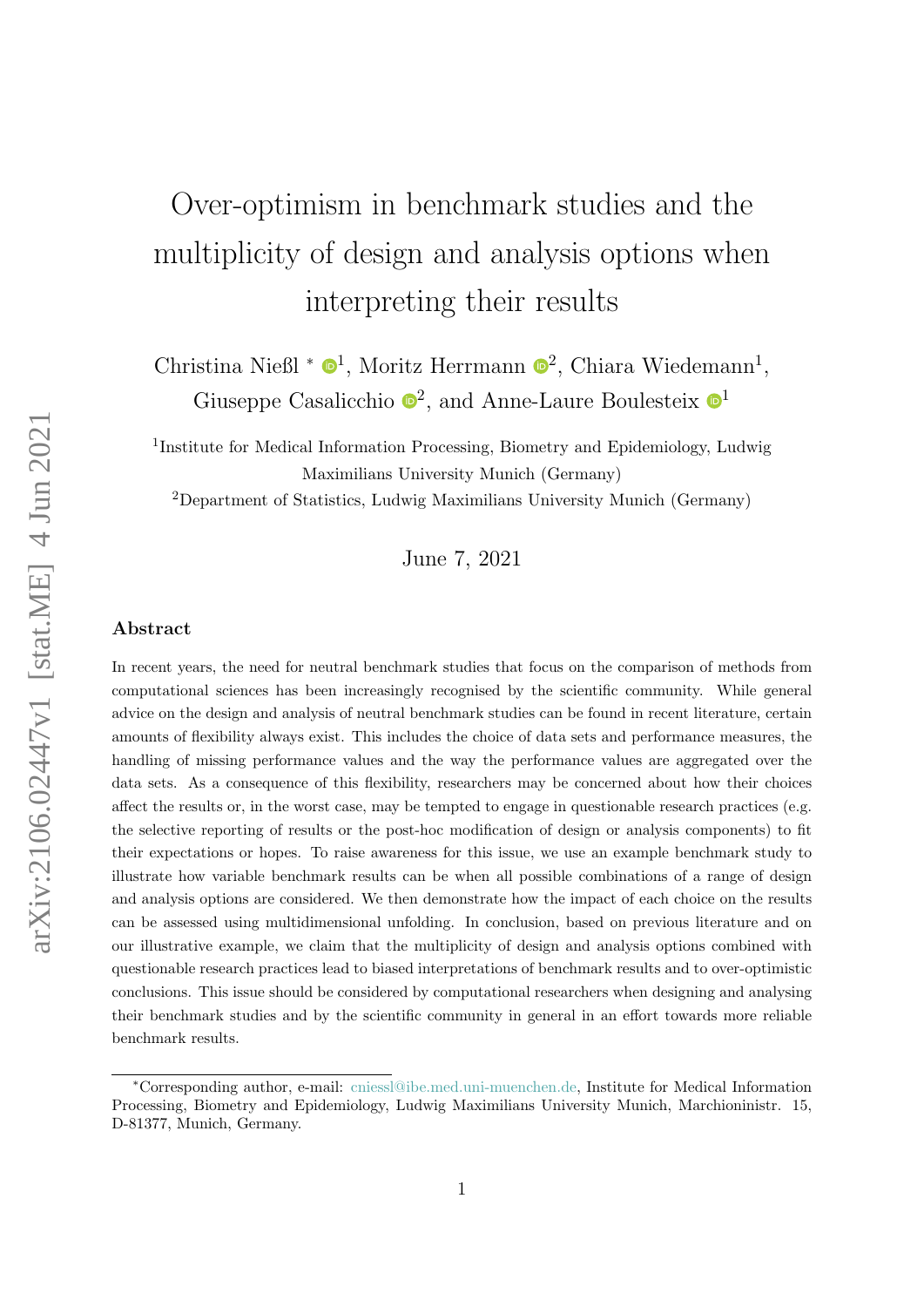## 1 Introduction and related work

With the constant development of new methods in computational sciences (e.g. machine learning and bioinformatics), it is becoming increasingly difficult for data analysts to keep pace with scientific progress and to select the most appropriate method for their data and research question out of the many existing approaches. This problem is addressed by benchmark studies, which systematically analyse and compare the performance of several methods in different conditions using simulated or real data sets.

In many cases, benchmark studies are performed as part of a paper introducing a new method, usually with the intention to demonstrate the superiority of the new method over existing ones. Accordingly, they can be considered as biased in favour of the newly proposed method and should be seen as an informal method comparison rather than a real benchmark study [\(Norel et al.,](#page-29-0) [2011;](#page-29-0) [Boulesteix et al.,](#page-26-0) [2013;](#page-26-0) [Buchka et al.,](#page-27-0) [2021\)](#page-27-0). In contrast, so called neutral benchmark studies are defined as benchmark studies that focus on the comparison itself and are ideally performed by reasonably neutral authors, i.e. authors who (1) are equally experienced with all considered methods and (2) design and analyse the study in a rational way [\(Boulesteix et al.,](#page-26-1) [2017\)](#page-26-1). These characteristics make neutral benchmark studies essentially unbiased. Therefore, recommendations resulting from such studies are especially relevant both for method users and developers [\(Boulesteix et al.,](#page-26-2) [2018\)](#page-26-2).

Regarding the appropriate design and analysis of benchmark studies, the available literature ranges from general guidelines [\(Weber et al.,](#page-30-0) [2019;](#page-30-0) [Boulesteix,](#page-26-3) [2015\)](#page-26-3) and statistical frameworks (Demšar, [2006;](#page-27-1) [Hothorn et al.,](#page-28-0) [2005;](#page-28-0) [Eugster et al.,](#page-27-2) [2012;](#page-27-2) [Boulesteix et al.,](#page-26-4) [2015,](#page-26-4) all with focus on supervised learning), to recommendations for context-specific benchmarks (e.g. [Mangul et al.,](#page-29-1) [2019;](#page-29-1) [Bokulich et al.,](#page-26-5) [2020;](#page-26-5) [Zimmermann,](#page-31-0) [2020;](#page-31-0) [Kreutz,](#page-29-2) [2019\)](#page-29-2). However, for many issues relevant in practice (e.g. the selection of data sets and performance measures), no concrete guidance or methodology can be found. This means that researchers are usually faced with a high amount of flexibility when conducting their benchmark study.

As a consequence, researchers who are aware of these issues, although making wellconsidered design and analysis choices prior to conducting the benchmark study, might be concerned about how their choices affect the results. On the other hand, the high amount of flexibility could tempt less aware researchers to engage in questionable research practices (see [John et al.,](#page-29-3) [2012,](#page-29-3) in the context of applied research) when conducting their benchmark study. This includes the selective reporting of results (e.g. reporting the results of only one performance measure although performance was originally assessed by two measures) and the modification of specific design and/or analysis components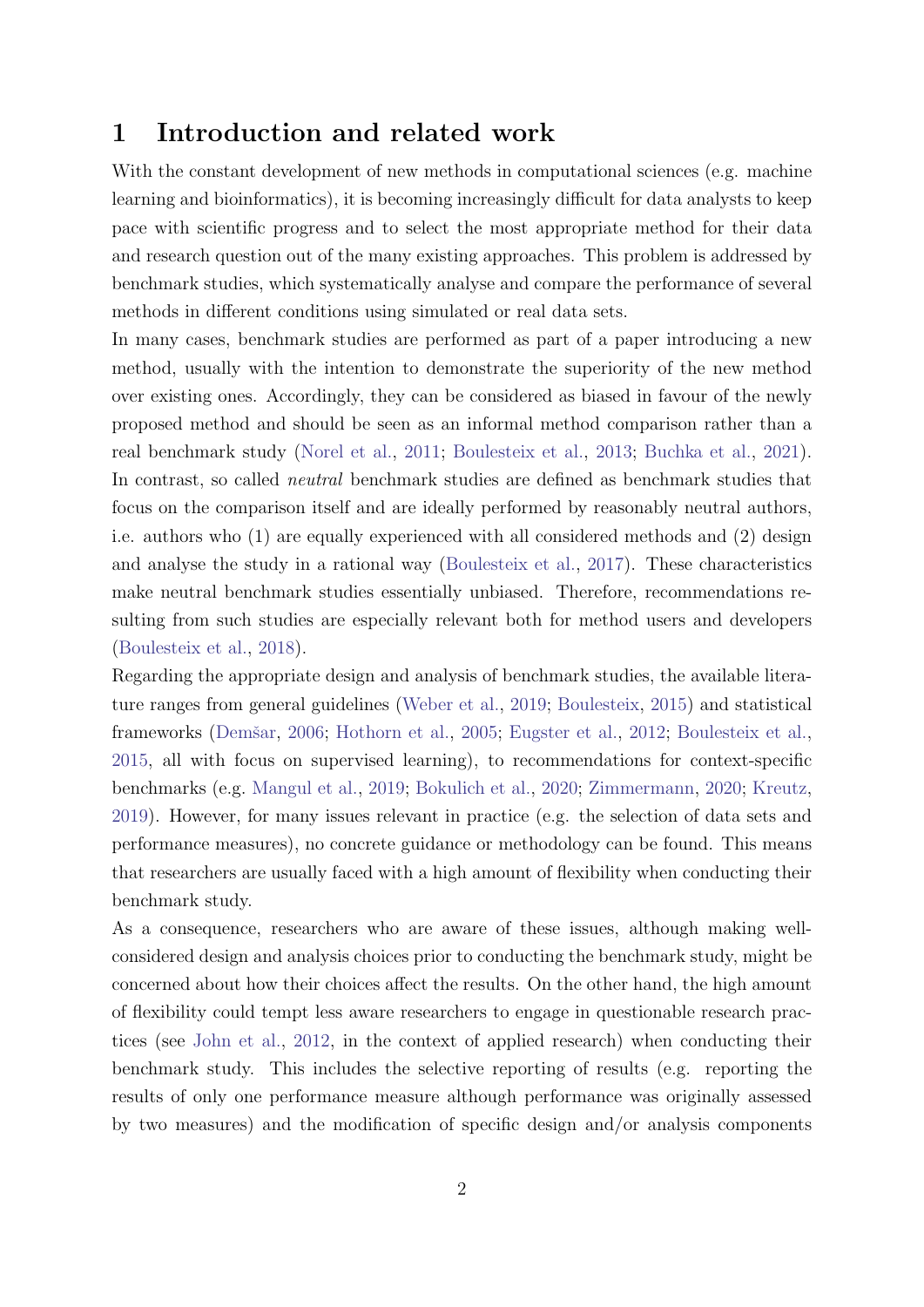of the benchmark study after seeing the results (e.g. using performance measures other than those originally selected). Of course, these practices are not questionable on their own. For example, it is fine to use an alternative performance measure if the current one does not produce meaningful results as long as the change of performance measure is adequately justified and documented. However, practices such as the selective reporting of results or the post-hoc modification of benchmark components do become questionable if they are applied to fit the researchers' expectations or hopes. For example, researchers might seek an "exciting" result (e.g. a clear-cut result suggesting a univocal winner as opposed to vague tendencies) or have a specific presumption in mind that they want to be confirmed by the results (e.g. the superiority of a certain method or class of methods that they are more familiar with or that has performed well in previous benchmark studies).

The problem with such research practices is that they are likely to produce over-optimistic results, i.e. results with an optimistic bias towards the researchers' expectations and hopes. While we are convinced that very few researchers have the actual intention to cheat [\(Ioannidis et al.,](#page-28-1) [2014\)](#page-28-1), it should not be understated that "even an honest person is a master of self-deception" [\(Nuzzo,](#page-30-1) [2015\)](#page-30-1), meaning that every researcher is at risk of engaging in questionable research practices. Moreover, the non-neutrality that leads to such practices in the first place is difficult to avoid completely and is likely to arise in a subconscious manner even in studies intended as neutral. Note also that the actual neutrality of neutral benchmark studies can only be checked to a certain extent. For example, one may review the authors' publication lists to identify the methods they are most familiar with, but this gives only a partial picture of someone's (non-)neutrality.

In application fields of statistics (e.g. medicine and psychology), the multiplicity of analysis strategies and the associated risk of over-optimistic results are well-known issues [\(Ioannidis,](#page-28-2) [2005;](#page-28-2) [Simmons et al.,](#page-30-2) [2011;](#page-30-2) [Hoffmann et al.,](#page-28-3) [2021\)](#page-28-3) and terms such as "p-hacking" or "fishing expeditions" have been discussed by many [\(Head et al.,](#page-28-4) [2015;](#page-28-4) [Wagenmakers et al.,](#page-30-3) [2012\)](#page-30-3). However, in methodological research including benchmark studies, this topic is covered rather sparsely. Existing literature on the risk and prevention of over-optimism in benchmark studies is either limited to general considerations in benchmarking guidelines [\(Weber et al.,](#page-30-0) [2019;](#page-30-0) [Boulesteix et al.,](#page-26-1) [2017\)](#page-26-1) or to benchmark studies that are performed as part of a paper introducing a new method [\(Norel et al.,](#page-29-0) [2011;](#page-29-0) [Boulesteix,](#page-26-3) [2015\)](#page-26-3), which can be transferred to neutral benchmark studies only to a limited extent. Similarly, the scarce literature that empirically investigates the effects of over-optimism in benchmark studies in a quantitative manner is either also devoted to the bias affecting evaluations of a newly proposed method to other existing methods [\(Jelizarow et al.,](#page-28-5) [2010;](#page-28-5) [Buchka et al.,](#page-27-0) [2021\)](#page-27-0), or focusing on the selection of data sets (MacIà et al., [2013;](#page-29-4) [Yousefi et al.,](#page-31-1) [2010\)](#page-31-1).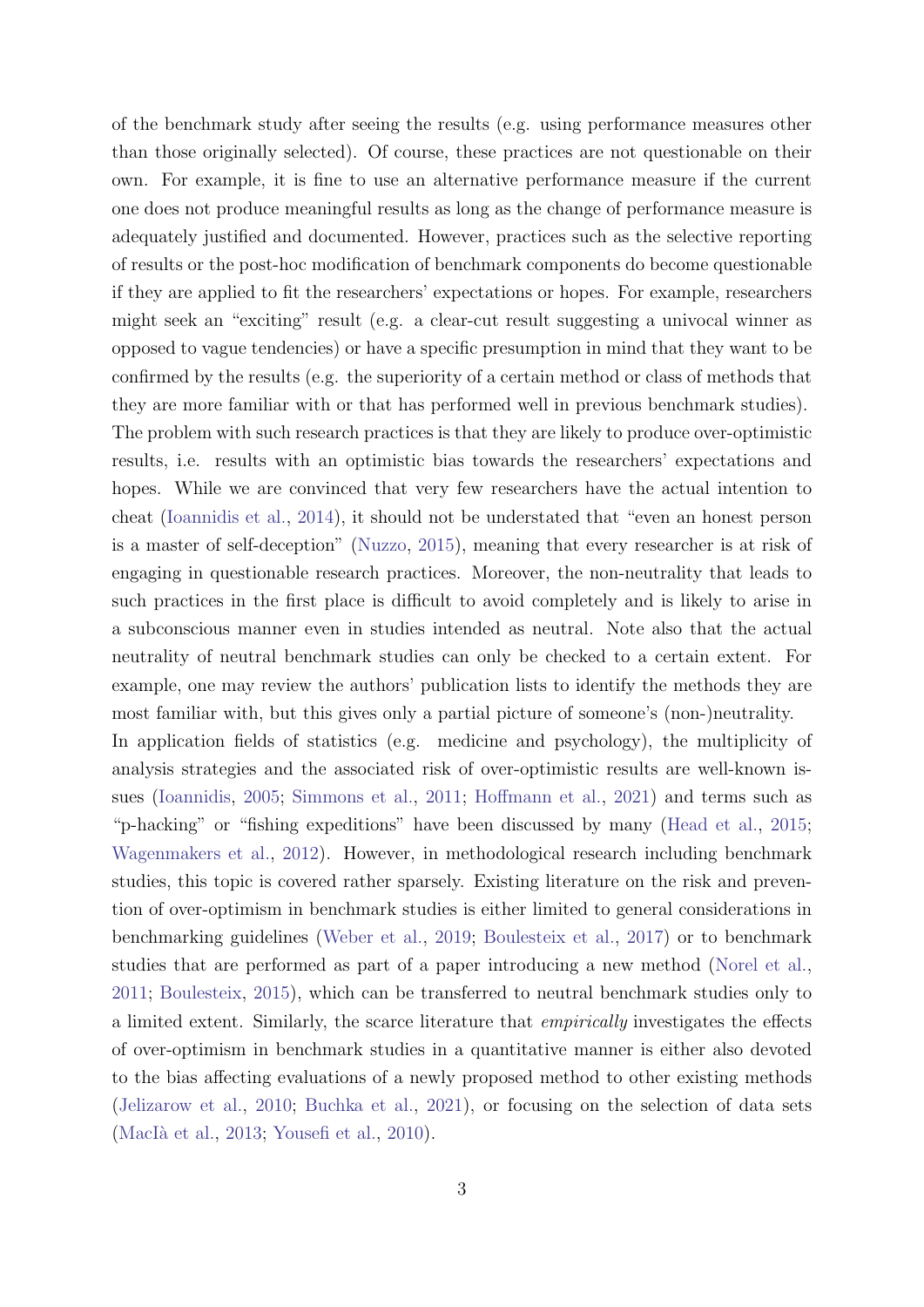In this paper, we illustrate and discuss the multiplicity of options regarding the design and analysis of neutral benchmark studies based on real data sets and examine its effect on the results. Note that although we focus on neutral benchmark studies based on real data, our results are also relevant to benchmarks comparing new to existing methods and, to some extent, benchmarks based on simulated data. We will empirically address the multiplicity of options and its effects in a twofold approach. In the first step, in order to raise awareness of the multiplicity of possible results and the over-optimism that may arise from questionable research practices, we use the results of a recently published benchmark study to illustrate how variable the resulting method rankings are when different options for design and analysis are considered. In the second step, we propose a framework based on multidimensional unfolding [\(Borg and Groenen,](#page-26-6) [2005\)](#page-26-6) that enables researchers to assess the impact of each choice on the method rankings. More precisely, the framework allows to analyse when and how using alternative options for a specific choice affects the results and can thus be an effective strategy to prevent biased interpretations and over-optimistic conclusions.

The exemplary study we will use throughout the paper to illustrate our proposed framework and the multiplicity of possible options and results is a benchmark experiment by [Herrmann et al.](#page-28-6) [\(2020\)](#page-28-6) comparing the performance of 13 survival prediction methods based on 18 real so-called "multi-omics" data sets. Note that our paper does not intend to question the results of this study. Instead, it should be seen as extended analysis of the benchmark study, which by assessing the multiplicity of results and examining the impact of each choice, makes the results of [Herrmann et al.](#page-28-6) [\(2020\)](#page-28-6) even more reliable and meaningful.

The remainder of this paper is structured as follows: we review and discuss a selection of design and analysis choices in the context of benchmark studies in Section [2,](#page-3-0) and describe the design of the study as well as the principle of multidimensional unfolding in Section [3.](#page-11-0) The results are presented in Section [4,](#page-12-0) which is followed by a discussion in Section [5](#page-21-0) and concluding remarks in Section [6.](#page-25-0)

# <span id="page-3-0"></span>2 Examples of design and analysis choices in benchmark studies

#### 2.1 Setting

In this section, we discuss some of the choices that researchers are faced with when conducting a benchmark study based on real data sets. In general, most choices that have to be made to conduct a benchmark study relate to (1) the general aim of the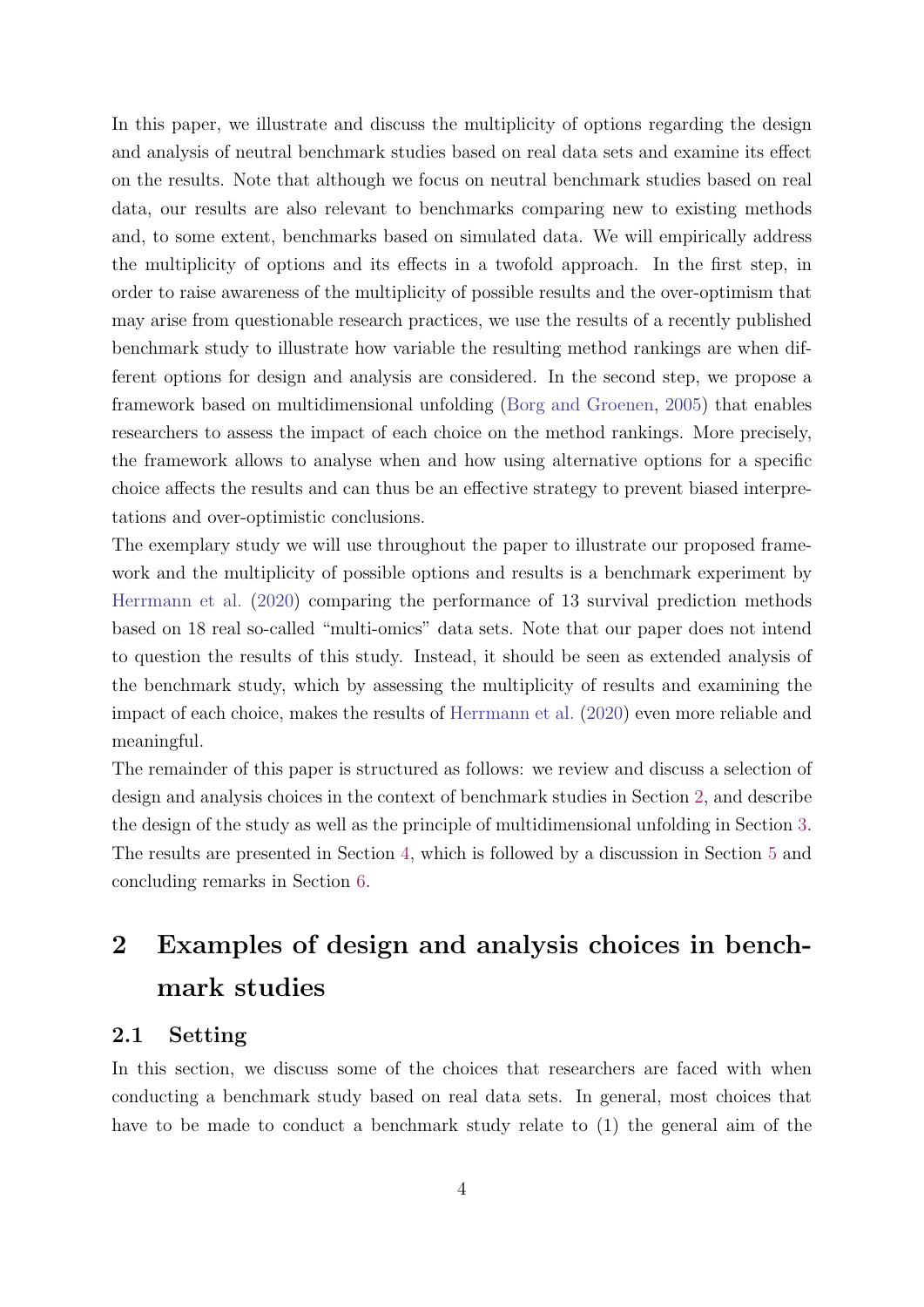study, (2) the design of the study, or (3) the analysis of the performance results; see the left part of Figure [1.](#page-10-0) Choices that belong to the first category are, for instance, the choice of methods to be compared or the type of outcome variable to be considered. However, in this paper, we focus on choices regarding the design of the study (i.e. how the aim of the study is addressed) and the analysis of performance results (i.e. how the  $L \times M$  matrix of results generated by each considered performance measure is analysed, where  $L$  and  $M$  are the numbers of data sets and methods, respectively). It is important to note that these choices should ideally be made prior to conducting the benchmark study. However, we conjecture that they are in practice often made post-hoc, i.e. after seeing the results—which can amount to questionable research practices. When reading a benchmark study, there is no way to check when the choices were made.

For each choice, we will give concrete examples of possible options that will later be analysed with regard to their effect on the results; see the right part of Figure [1.](#page-10-0) For this purpose, we consider the benchmark study by [Herrmann et al.](#page-28-6) [\(2020\)](#page-28-6) mentioned above. The authors compare the performance of  $M = 13$  survival prediction methods (here denoted as BlockForest, Clinical Only, CoxBoost, CoxBoost Favoring, Glmboost, Grridge, Ipflasso, Kaplan-Meier, Lasso, Prioritylasso, Prioritylasso Favoring, Ranger and Rfsrc) on  $L = 18$  real multi-omics data sets. See the original paper [\(Herrmann et al.,](#page-28-6) [2020\)](#page-28-6) for details on the methods, the benchmark experiment and the results.

#### 2.2 Design choices

#### 2.2.1 Data sets

The selection of data sets is an important design choice in every benchmark study, as the performances are usually highly variable across data sets [\(Weber et al.,](#page-30-0) [2019;](#page-30-0) [Novianti](#page-29-5) [et al.,](#page-29-5) [2015\)](#page-29-5). To make meaningful statements and prevent the study from being underpowered, it is recommended to consider an adequate number of data sets [\(Boulesteix](#page-26-1) [et al.,](#page-26-1) [2017\)](#page-26-1). Although there are suggestions on how to calculate the minimum required number [\(Boulesteix et al.,](#page-26-4) [2015\)](#page-26-4), it seems that the number of included data sets is usually based on practical criteria (such as availability or computational cost) rather than statistical considerations (MacIà et al., [2013\)](#page-29-4). Moreover, if the benchmark study aims at external validation, the number of data sets that can be included in the benchmark study is usually limited, as for many data sets there is often no comparable data set available that could be used for external validation.

Concerning the type of data sets, researchers should include data sets that are representative for the domain of interest and diverse enough to make sure the methods can be evaluated under a wide range of conditions [\(Gatto et al.,](#page-28-7) [2016;](#page-28-7) [Weber et al.,](#page-30-0) [2019\)](#page-30-0).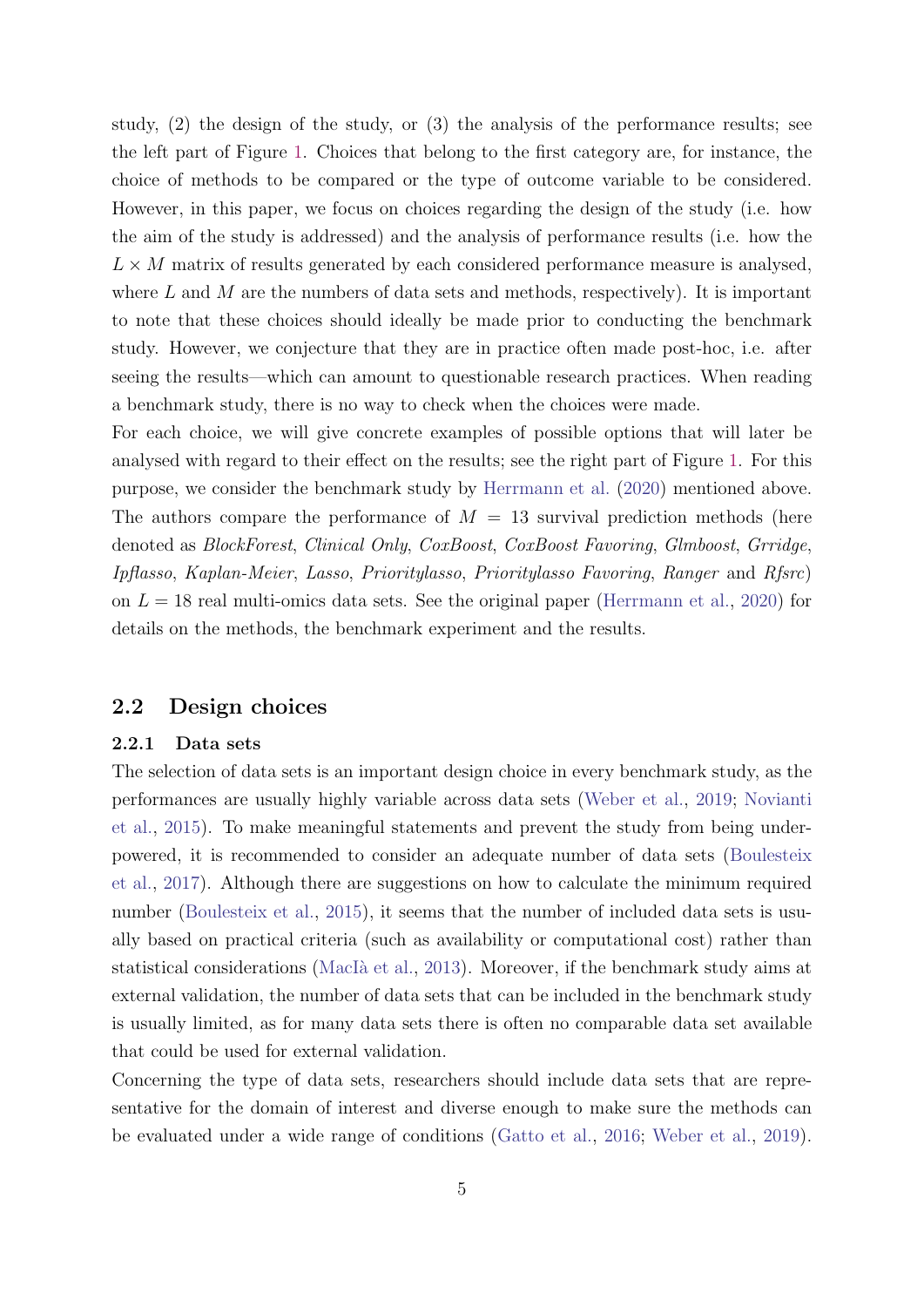Corresponding inclusion criteria for the data sets should be defined before conducting the benchmark study [\(Boulesteix et al.,](#page-26-1) [2017\)](#page-26-1). However, the decision on how the inclusion criteria are defined lies with the researcher. In many benchmark studies, the exact search strategy or inclusion criteria are not reported transparently, suggesting that in these cases, there might be no clearly defined inclusion criteria at all.

In the benchmark study by [Herrmann et al.](#page-28-6) [\(2020\)](#page-28-6), the authors selected all cancer data sets with five different multi-omics groups and more than 100 samples from the TCGA research network (<http://cancergenome.nih.gov>). Additionally, they excluded data sets that did not have observations for every data type or less than 5% effective cases (i.e. patients with event), resulting in a total of  $L = 18$  data sets. However, depending on their research interest, [Herrmann et al.](#page-28-6) [\(2020\)](#page-28-6) could have set additional constraints. For example, if the authors had been interested in the performance of the methods on data sets with a small number of effective cases, they could have adjusted the inclusion criteria accordingly (e.g. set  $n_e < 30$ ). The other way around, one may decide to ignore data sets with a small number of events (e.g. set  $n_e \geq 30$ ) because it is questionable if it makes sense to fit models in this case at all.

In this paper, we will address the multiplicity of possible options regarding the selection of data sets and its impact on the results by considering subgroups of the original  $L = 18$ data sets defined based on some of the data sets' characteristics. The considered characteristics are the number of clinical variables  $(clin)$ , the number of observations  $(n)$ , the number of effective observations  $(n_e)$ , and the number of variables  $(p)$ . For each data set characteristic, we will only consider data sets that are smaller  $(\le)$  or greater or equal  $($ >) than the median value of the respective data set characteristic over the 18 considered data sets. This results in eight groups with 8 to 10 data sets.

#### 2.2.2 Quantitative performance measure

Another important aspect of benchmarking is the choice of evaluation criteria, which usually includes both quantitative performance measures and other measures such as runtime or qualitative features such as user-friendliness. Although all these evaluation criteria are important, we will focus on quantitative performance measures in this paper. The choice of performance measure is usually context-specific, i.e. it depends on the type of methods and data addressed in the benchmark study, as well as on the aspects of performance that are considered the most important by the researcher [\(Weber et al.,](#page-30-0) [2019;](#page-30-0) [Morris et al.,](#page-29-6) [2019\)](#page-29-6). It is also often a non-trivial choice. For some tasks such as classification, researchers are spoilt for choice considering the variety of measures they can choose from (e.g. accuracy, sensitivity/specificity, area under the curve or F1-Score), which makes decisions difficult [\(Mangul et al.,](#page-29-1) [2019;](#page-29-1) [Robinson and Vitek,](#page-30-4) [2019\)](#page-30-4). In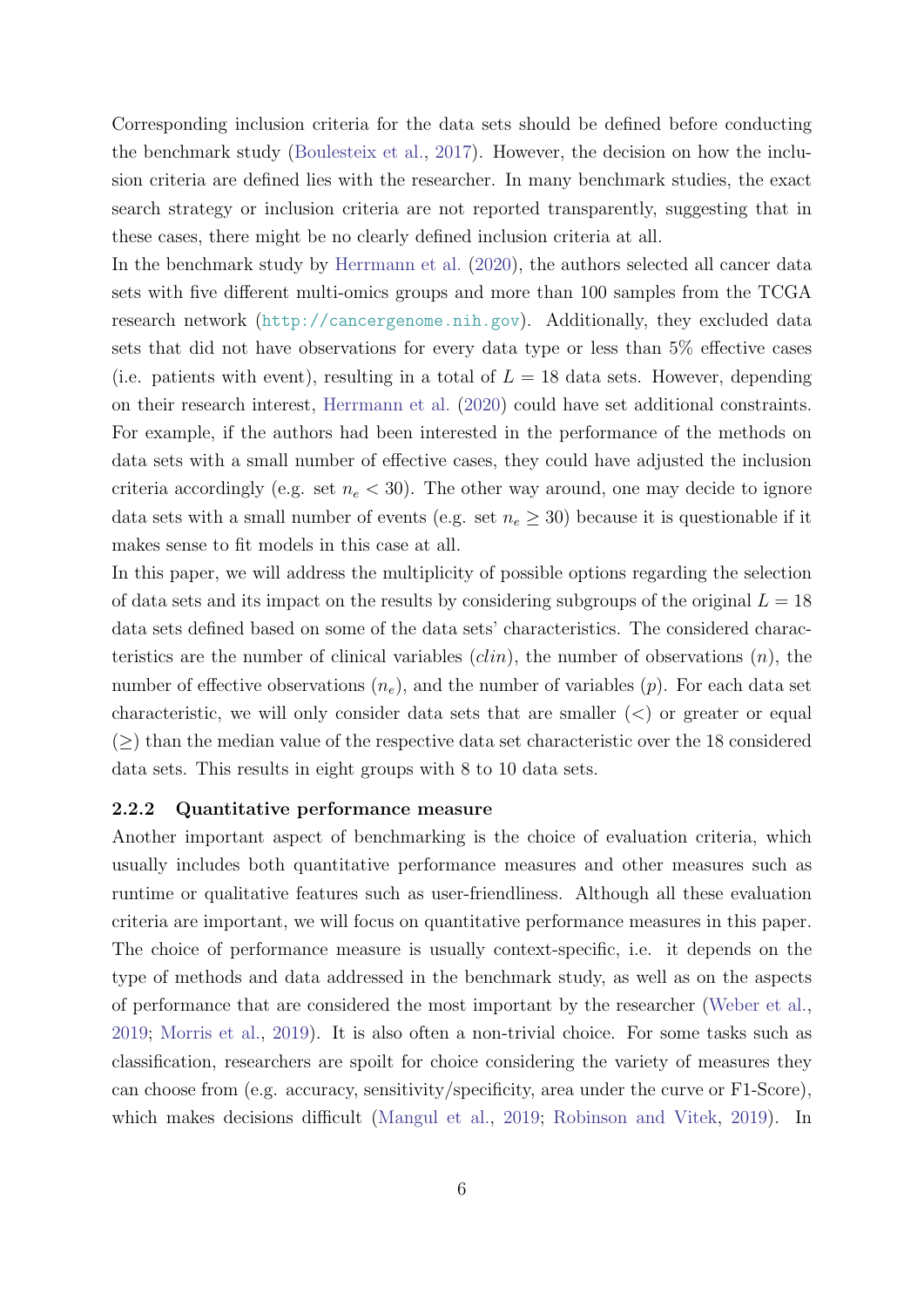contrast, for more complex situations they might have to design their own performance measures, which can also be challenging [\(Weber et al.,](#page-30-0) [2019\)](#page-30-0). To provide a more complete picture of the methods' behaviour and avoid over-optimism, it can be useful to consider more than one performance measure [\(Norel et al.,](#page-29-0) [2011\)](#page-29-0). However, there is no way to objectively determine the adequate number of performance measures as this is highly context dependent.

In the benchmark study by [Herrmann et al.](#page-28-6) [\(2020\)](#page-28-6), the primary performance measure is the integrated Brier score [\(Graf et al.,](#page-28-8) [1999;](#page-28-8) denoted as *ibrier*). Additionally, they consider Uno's C-index [\(Uno et al.,](#page-30-5) [2011;](#page-30-5) denoted as cindex ). The authors justify their decision to use the ibrier as primary measure by the fact that cindex only measures the discriminatory power and is not a strictly proper scoring rule [\(Blanche et al.,](#page-26-7) [2019\)](#page-26-7), while the ibrier additionally measures calibration. However, they argue that if the main interest lies in ranking patients according to their risk, then the cindex would also be a valid measure. Furthermore, they reason that it makes sense to include the cindex for the purpose of comparability with other studies, since it is a widely used performance measure. Accordingly, depending on which aspect of performance they would have considered more important, [Herrmann et al.](#page-28-6) [\(2020\)](#page-28-6) could have also used the cindex as primary performance measure or only selected one of the two performance measures. In this paper, we will thus compare the results of ibrier and cindex.

## 2.3 Analysis choices

#### 2.3.1 Handling of missing performance values

Because of non-convergence or other computational issues, methods sometimes fail to output a result for a specific data set. In the context of resampling procedures such as cross-validation or bootstrapping, the consequence is that performance values may be missing for all or part of the resampling iterations for some data sets. This problem seems to be common especially in benchmarks of larger scale [\(Bischl et al.,](#page-26-8) [2013\)](#page-26-8). While there is at least some literature devoted to the selection of data sets and performance measures, the issue of missing performance values in some combinations of data sets and methods is almost completely ignored. Many authors of benchmark studies do not report how they handled missing performance values, and there is to our knowledge no corresponding guidance available.

[Bischl et al.](#page-26-8) [\(2013\)](#page-26-8) mention several possible ad-hoc options that could be applied if the missing values occur only on a subset of resampling iterations, namely that missing values could be imputed by the worst possible value or by the mean of the remaining performance values obtained for this combination of data set and method—although both options are not ideal in their opinion. Another ad-hoc option they actually use for their benchmark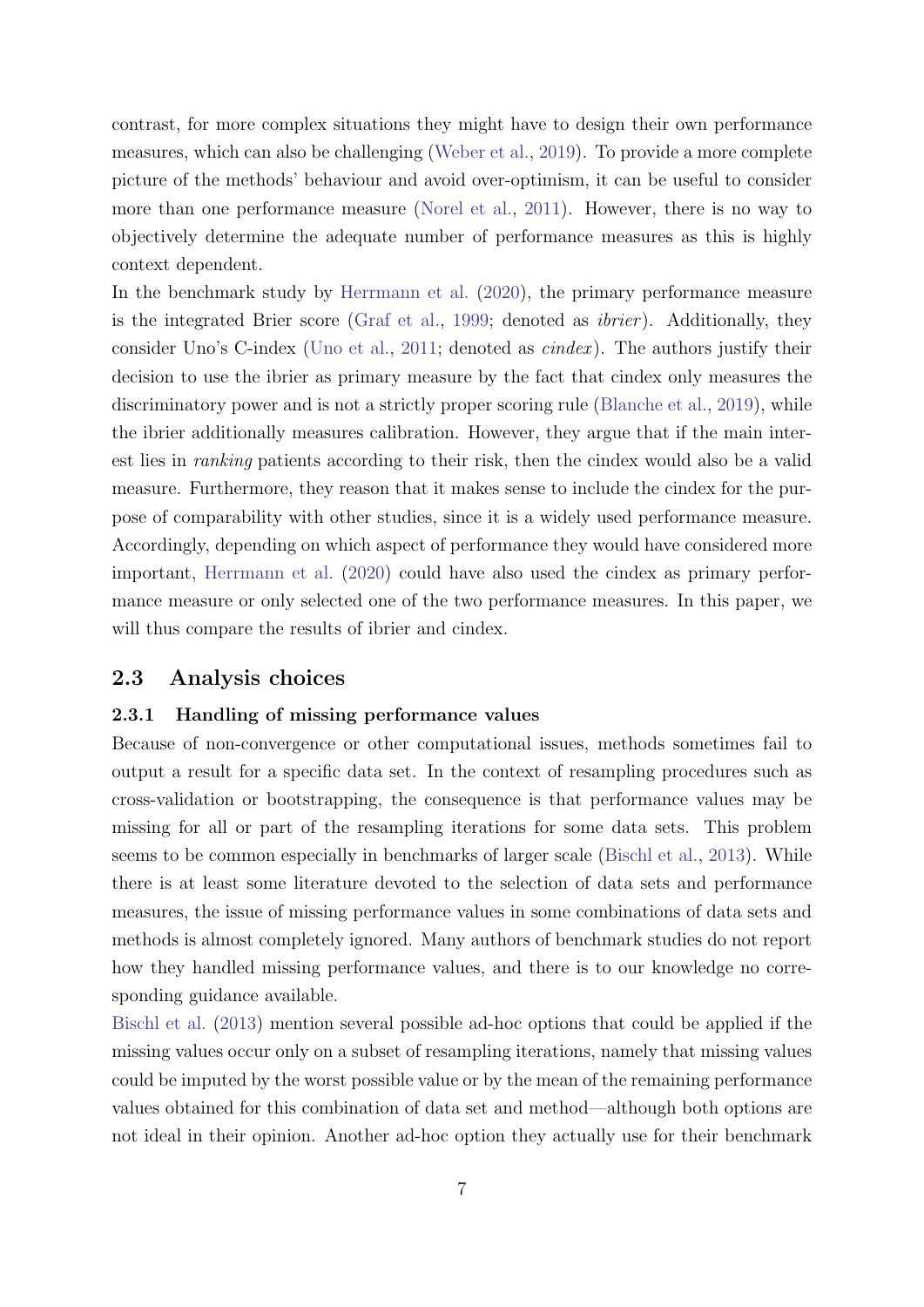study is a mixed strategy, where the imputed value is sampled from an estimated normal distribution of the remaining values if the method fails in less than 20% of the resampling iterations. If the method fails in more than 20% of the resampling iterations, the worst possible value is used for imputation. [Herrmann et al.](#page-28-6) [\(2020\)](#page-28-6), who use cross-validation as resampling procedure and also face the problem of failing iterations, use a similar 20%-threshold rule as [Bischl et al.](#page-26-8) [\(2013\)](#page-26-8). However, instead of sampling from a normal distribution, they use the mean performance value of the remaining iterations and instead of the worst possible value, they assign values of the performance measures corresponding to random prediction (i.e. 0.25 for ibrier and 0.5 for cindex).

Since there seems to be no common agreement on how to handle missing values in this context, other sensible options would also be justifiable. For example, missing values could be imputed by a formula that weights the mean performance value and the random performance value used by [Herrmann et al.](#page-28-6) [\(2020\)](#page-28-6) according to the proportion of missing values, thus avoiding the choice of an arbitrary threshold. For the ibrier, where 0 corresponds to the best possible value and 0.25 to random prediction, the imputed value for the considered combination of data set and method could be defined as

<span id="page-7-0"></span>
$$
x_{\text{impute}} = 0.25 - (0.25 - \frac{\sum_{i \in \mathcal{I}} x_i}{|\mathcal{I}|})_+ \cdot (1 - r), \tag{1}
$$

where  $\mathcal I$  is the set of indices of the non-failed iterations,  $x_i$  is the ibrier value for iteration  $i \in \mathcal{I}$  and r is the proportion of missing values. For two methods with the same mean value for non-failed iterations, the method with more missing values obtains a worse performance value. Moreover, the imputed value is equal to 0.25 if a method has 100% failures for a data set, or a mean value greater or equal than 0.25 (which makes sense since fluctuations above the value 0.25 corresponding to random prediction are not relevant). Another advantage of this weighted imputation procedure is that it reduces to the mean when the proportion of missing values  $r$  tends to 0—as intuitively expected. The corresponding formula for the cindex can be found in the supplementary material.

In this paper, we will consider four imputation methods that can be used to handle the issue of missing performance values: the 20%-threshold rule used by [Herrmann et al.](#page-28-6) [\(2020\)](#page-28-6), the weighted method in Eq. [\(1\)](#page-7-0), imputation using values that correspond to random prediction, and imputation using the average of the non-failed iterations.

#### 2.3.2 Aggregation of performance values across data sets

Although it is common to analyse the methods' individual performances across data sets (e.g. using graphical tools), most benchmark studies ultimately aggregate the performance values over the data sets to generate an overall method evaluation, for example in the form of a ranking or a list of methods that show statistically significant differences in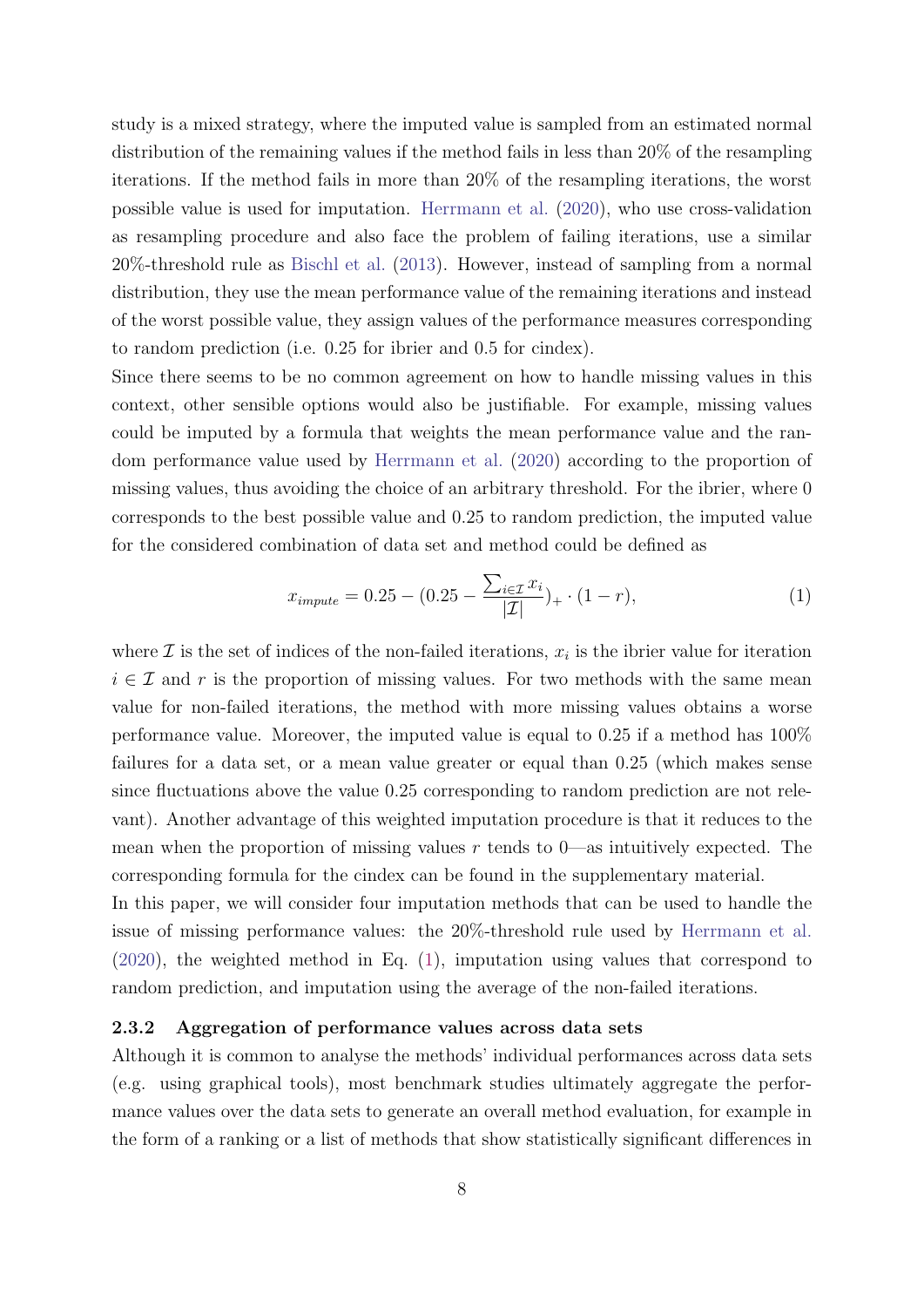performance. While there is much literature addressing statistical testing procedures in benchmark experiments based on a single data set [\(Dietterich,](#page-27-3) [1998;](#page-27-3) [Hothorn et al.,](#page-28-0) [2005\)](#page-28-0) or several data sets (Demšar, [2006;](#page-27-1) [Eisinga et al.,](#page-27-4) [2017\)](#page-27-4), there seems to be no consensus on how to generate an overall method ranking from several data sets, which we will focus on in this section.

For example, the performance values can be aggregated using standard summary measures such as the mean, median, minimum, maximum or standard deviation [\(Mersmann](#page-29-7) [et al.,](#page-29-7) [2015\)](#page-29-7). Since the distribution of performance values can be considerably skewed, some authors advise against using the mean or median as aggregation method. Instead, they recommend assigning ranks to the methods for each data set such that the best method in the corresponding data set obtains rank 1 and the worst method rank  $M$ , where  $M$  is the number of considered methods (Demšar, [2006;](#page-27-1) [Hornik and Meyer,](#page-28-9) [2007\)](#page-28-9). The resulting ranks are then usually aggregated using the mean (e.g. [Kibekbaev and](#page-29-8) [Duman,](#page-29-8) [2016;](#page-29-8) [Verenich et al.,](#page-30-6) [2019\)](#page-30-6) or, less often, the median (e.g. [Orzechowski et al.,](#page-30-7) [2018\)](#page-30-7).

Other possible aggregation methods include counting the number of times a method performs best, often divided by the number of data sets to obtain a value between 0 and 1 (e.g. [De Cnudde et al.,](#page-27-5) [2020;](#page-27-5) Fernández-Delgado et al., [2014;](#page-27-6) [Wu et al.,](#page-30-8) [2020\)](#page-30-8). Some of these authors suggest to not only consider the best performing method for each data set but also the set of methods performing similarly to the best method. Accordingly, Fernández-Delgado et al. [\(2014\)](#page-27-6) consider the number of data sets in which a method achieves 95% or more of the maximum accuracy (i.e. the accuracy achieved by the best performing method in that data set) divided by the total number of data sets. In the same vein, [Wu et al.](#page-30-8) [\(2020\)](#page-30-8) estimate the probability of achieving good performance as the number of data sets for which the method is among the top three methods divided by the total number of data sets.

Note that all aggregation methods presented so far are based on point estimates of the methods' performances. Although less frequently used in practice, it is also possible to generate method rankings based on the results of statistical tests (i.e. pairwise comparisons indicating if method 1 performs significantly better than method 2) using consensus rankings [\(Hornik and Meyer,](#page-28-9) [2007\)](#page-28-9).

If more than one performance measure and/or other evaluation criteria (e.g. runtime) are considered, researchers also have to decide if rankings arising from multiple criteria should be combined in some form (e.g. [Eugster et al.,](#page-27-2) [2012\)](#page-27-2) or should be considered separately, as suggested by [Weber et al.](#page-30-0) [\(2019\)](#page-30-0). Specifically, [Weber et al.](#page-30-0) [\(2019\)](#page-30-0) recommend to identify a set of consistently high performing methods based on the individual rankings and then highlight the different strengths of each method.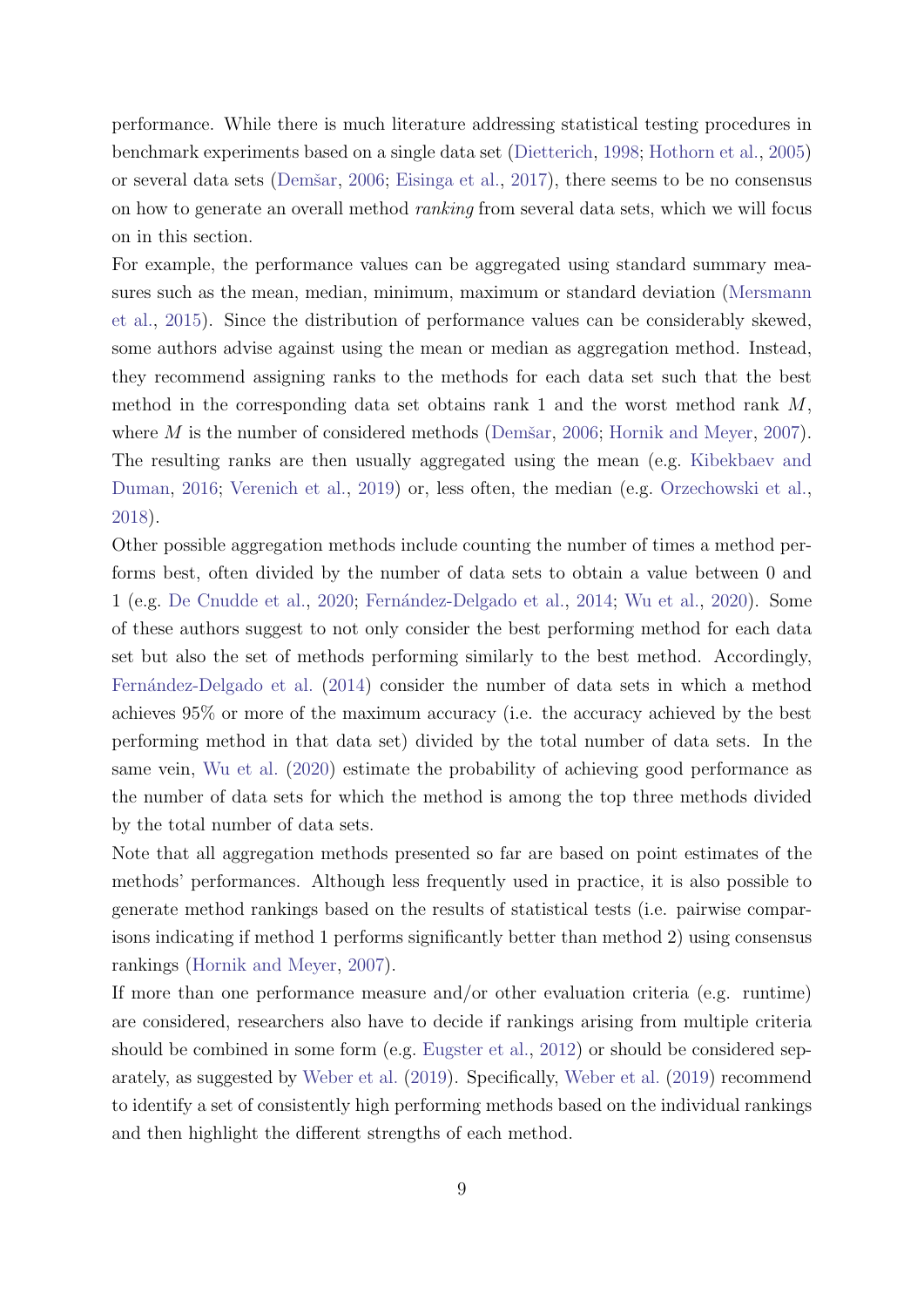[Herrmann et al.](#page-28-6) [\(2020\)](#page-28-6) aggregate the performance values based on ibrier and cindex using the mean and consider each ranking separately. To assess the heterogeneity of performances across data sets, they also calculate the resulting standard deviations and confidence intervals and perform paired t-tests. In our illustration, we will consider four aggregation methods that can be used to generate method rankings: mean (as used by [Herrmann et al.,](#page-28-6) [2020\)](#page-28-6), median, mean rank and number of times a method performs best. If two methods obtain the same rank according to the number of times they perform best, they are additionally ranked by the number of times their performance lies within the 5% environment of the best performing method. This applies if  $\frac{|\overline{x}_m - \overline{x}_{best}|}{\overline{x}_{best}} < 0.05$ , where  $\bar{x}_m$  denotes the performance (cindex or ibrier) of method m and  $\bar{x}_{best}$  the performance of the best performing method in the corresponding data set. We denote this aggregation method (i.e. counting the number of times a method performs best and the number of times it lies within the 5% environment as secondary ranking method) as  $best0.05$ . Note that since we only evaluate the results of one performance measure at a time (ibrier or cindex), we are not considering different options for combining rankings that result from more than one performance measure.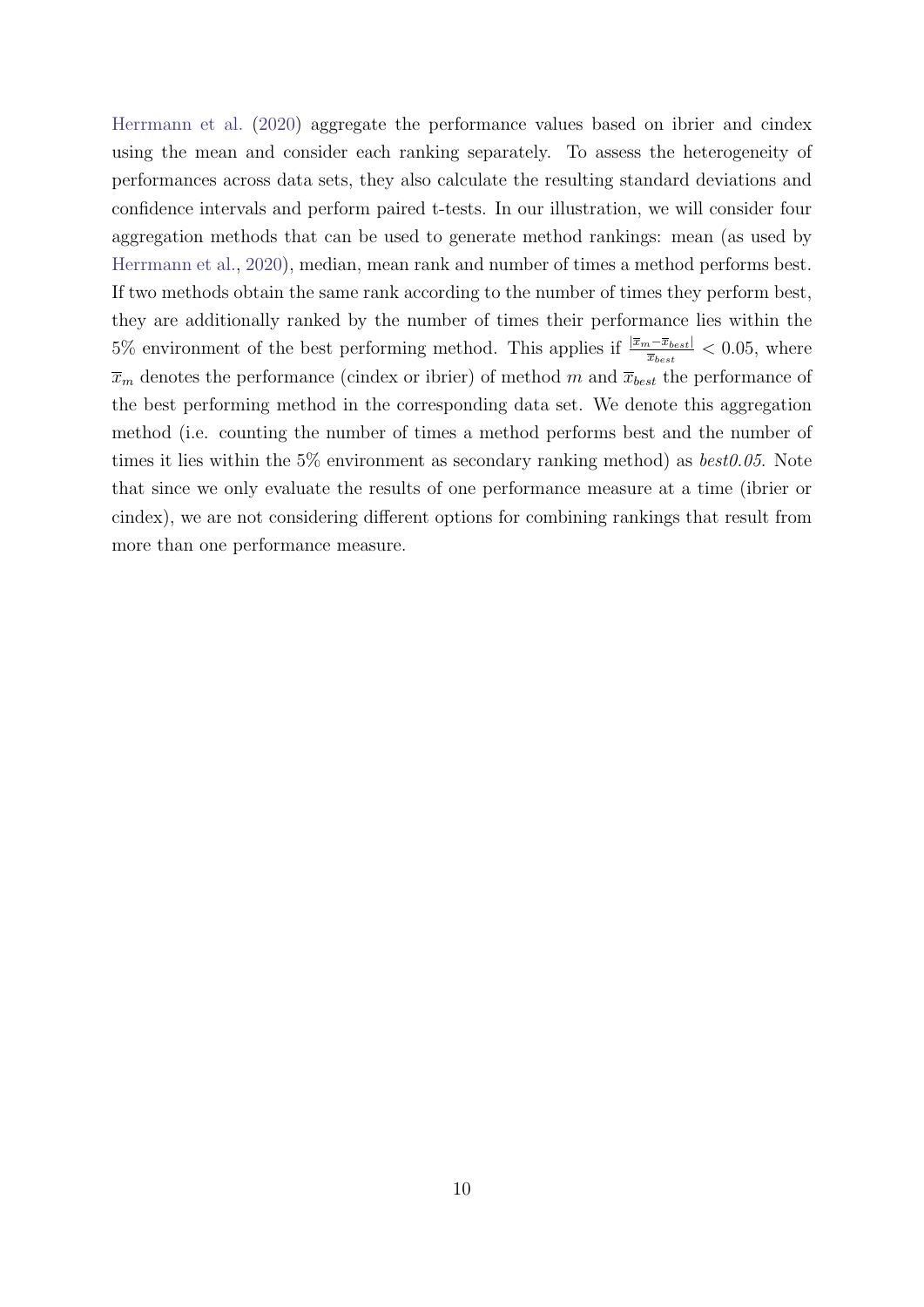<span id="page-10-0"></span>

Figure 1: Examples of choices that researchers are usually faced with when conducting a benchmark study including options used in the example benchmark study by [Herrmann](#page-28-6) [et al.](#page-28-6) [\(2020\)](#page-28-6) (second column) and alternative options (third column). Options that are considered in our illustration are coloured in purple.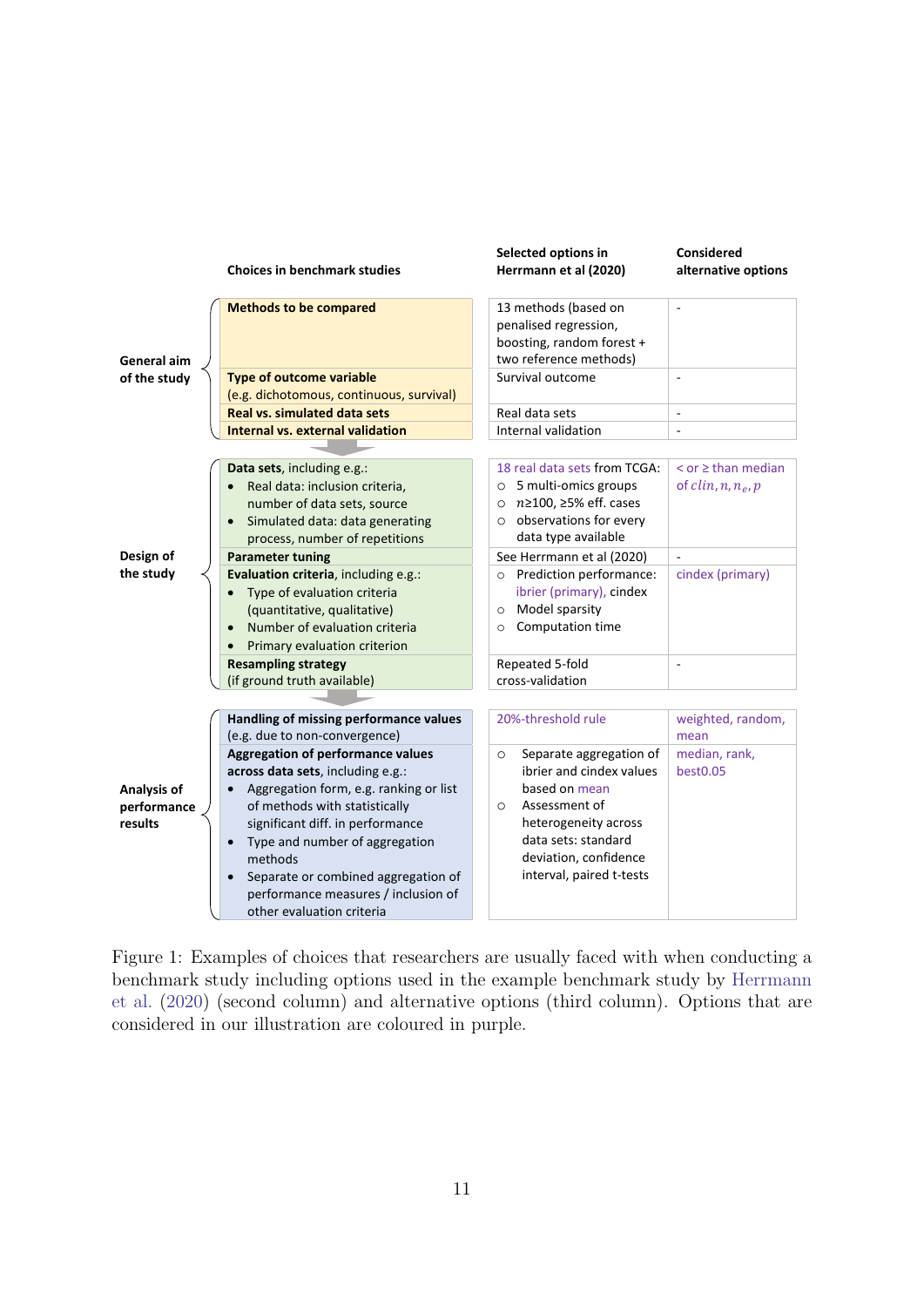## <span id="page-11-0"></span>3 Methods

#### 3.1 Design of the study

To illustrate the variability of benchmark results with respect to design and analysis choices, we use the benchmark results from [Herrmann et al.](#page-28-6) [\(2020\)](#page-28-6) and systematically examine different combinations of design and analysis options. Specifically, we consider all combinations of options regarding the choice of data sets (9 options), performance measure (2 options), imputation method (4 options), and aggregation method (4 options) described in Section [2](#page-3-0) and Figure [1.](#page-10-0) This results in  $9 \times 2 \times 4 \times 4 = 288$  combinations. We then compare the 288 resulting rankings of the 13 survival prediction methods, where a rank of 1 corresponds to the best performing method and a rank of 13 to the worst performing method (average ranks are assigned in case of ties).

## 3.2 Multidimensional unfolding

The impact of each choice on the method rankings is assessed using multidimensional unfolding [\(Coombs,](#page-27-7) [1964;](#page-27-7) [Borg and Groenen,](#page-26-6) [2005\)](#page-26-6), which we will briefly introduce in the remainder of this section. Multidimensional unfolding is a technique that represents preference data as distances in a low-dimensional space. It locates K ideal points representing the subjects (in our case,  $K = 288$  combinations) and M object points representing the objects (in our case,  $M = 13$  methods) such that the distances from each ideal point to the object points correspond to the observed preference values. The closer an object point lies to a subject's ideal point, the stronger the subject's preference for that object. Accordingly, the ideal point itself corresponds to maximal preference [\(Borg et al.,](#page-26-9) [2013\)](#page-26-9). Multidimensional unfolding takes non-negative dissimilarities  $\delta_{km}$  ( $k = 1, \ldots, K; m =$  $1, \ldots, M$ ) as input, which are the preference values possibly converted in a way that small values correspond to high preferences. In our case, where the preference values are ranks, this is not necessary since a small rank already indicates high preference. Moreover, the number of dimensions  $dim$  must be specified, which we set to  $dim = 2$  as it is done in most applications of multidimensional unfolding. To find the coordinates for the points representing the K subjects and M objects, a loss function ( $stress$ ) is minimised. It is defined as

<span id="page-11-1"></span>
$$
\sigma^{2}(\hat{\mathbf{D}}, \mathbf{Z}_{1}, \mathbf{Z}_{2}) = \sum_{k=1}^{K} \sum_{m=1}^{M} w_{km} (\hat{d}_{km} - d_{km}(\mathbf{Z}_{1}, \mathbf{Z}_{2}))^{2},
$$
\n(2)

where  $w_{km}$  denotes a non-negative a priori weight (which is set to  $w_{km} = 1$  by default), and  $\mathbf{Z}_1 \in \mathbb{R}^{K \times dim}$  and  $\mathbf{Z}_2 \in \mathbb{R}^{M \times dim}$  are the coordinates for the points representing the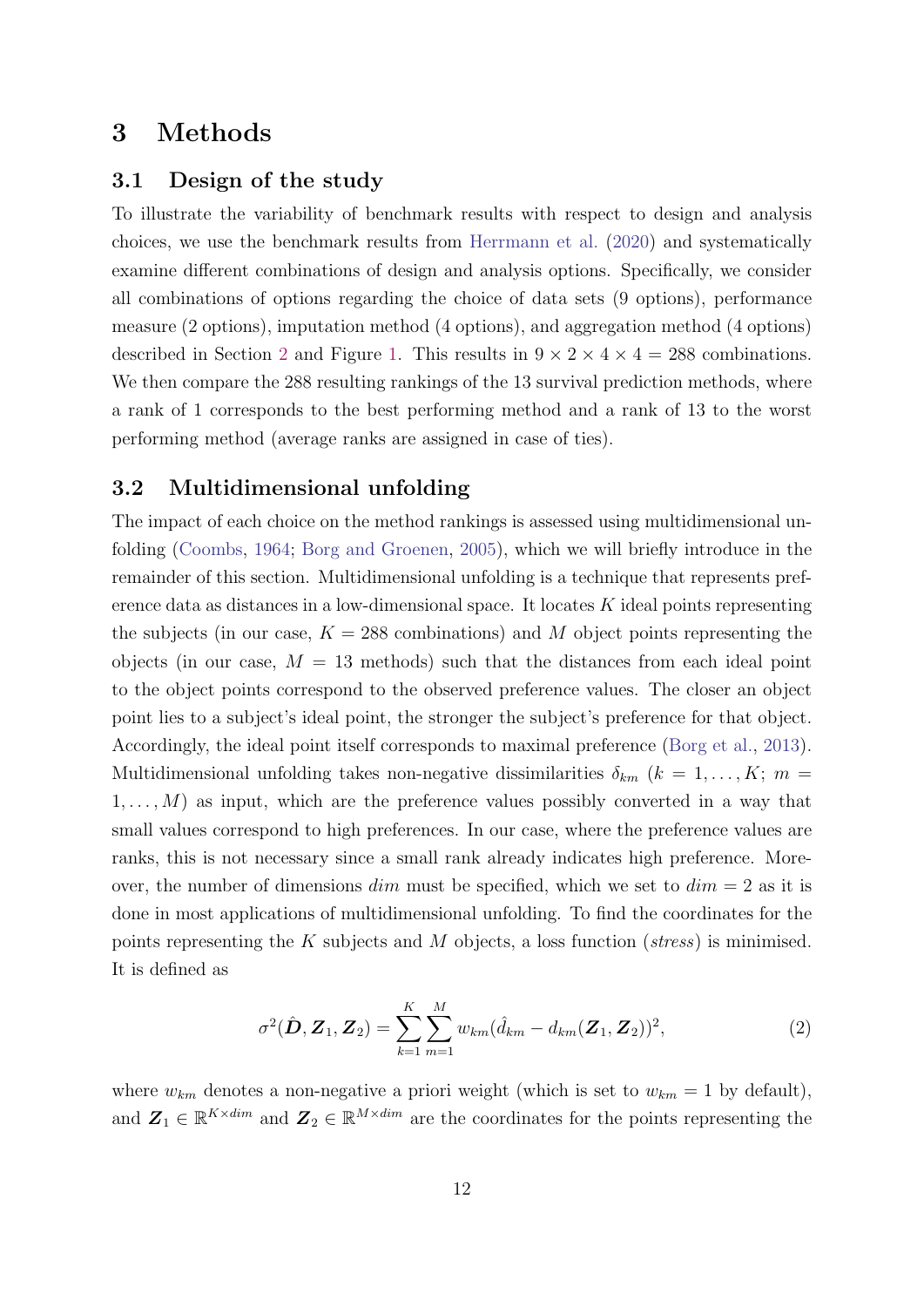subjects and objects, respectively. Moreover,  $d_{km}(\mathbf{Z}_1, \mathbf{Z}_2)$  denotes the fitted Euclidean distances

$$
d_{km}(\mathbf{Z}_1, \mathbf{Z}_2) = \sqrt{\sum_{s=1}^{\text{dim}} (z_{1ks} - z_{2ms})^2}.
$$
 (3)

The matrix  $\hat{\mathbf{D}} \in \mathbb{R}_0^{+K \times M}$  contains the disparities  $\hat{d}_{km} = f(\delta_{km})$ , which are the optimally scaled dissimilarities. This means that the loss function in Eq. [\(2\)](#page-11-1) is not only minimised with respect to  $\mathbf{Z}_1$  and  $\mathbf{Z}_2$  but also with respect to a function  $f(\cdot)$  that transforms the dissimilarities  $\delta_{km}$  into disparities  $\hat{d}_{km}$  (the function class depends on the assumed scale level). If the preference data is available in form of rankings,  $f(\delta_{km})$  reflects a monotone step function that is found through monotonic regression on the dissimilarities. This type of multidimensional unfolding is referred to as ordinal or non-metric unfolding. To avoid degenerate solutions due to equal disparities which occur particularly often in non-metric unfolding, it is recommended to use a penalised version of the stress function in [\(2\)](#page-11-1) that involves the coefficient of variation  $v(\mathbf{D})$ . The penalised stress function is minimised through numerical optimisation using a strategy called SMACOF (Stress Majorization of a Complicated Function) and is implemented in an R package of the same name [\(de Leeuw and Mair,](#page-27-8) [2009\)](#page-27-8). For details on multidimensional unfolding and its implementation see [Mair et al.](#page-29-9) (forthcoming), [Borg and Groenen](#page-26-6) [\(2005\)](#page-26-6) and [Busing](#page-27-9) [et al.](#page-27-9) [\(2005\)](#page-27-9).

## <span id="page-12-0"></span>4 Results

For full reproducibility, the entire analysis and the results presented in this section are publicly available in the GitHub repository [https://github.com/NiesslC/](https://github.com/NiesslC/overoptimism_benchmark) [overoptimism\\_benchmark](https://github.com/NiesslC/overoptimism_benchmark).

### <span id="page-12-1"></span>4.1 Overall variability and step-wise optimisation

As a first step, we compare the method rankings resulting from all 288 combinations of design and analysis options. Figure [2](#page-13-0) shows the corresponding rank distribution for each method. Importantly, it reveals that any method can achieve almost any rank. On one hand, all methods but one achieve rank 1 (8 methods) or 2 (4 methods) for at least one combination. The exception is Kaplan-Meier, which does not use any feature information and can achieve ranks as small as 3. On the other hand, 10 methods are found to be the worst or one of the two worst methods (i.e. have rank 13 or 12.5, respectively) for at least one combination. The highest rank obtained by the remaining methods (Clinical Only, BlockForest, and CoxBoost Favoring) ranges from 10 to 11.5. Figure [2](#page-13-0) also reveals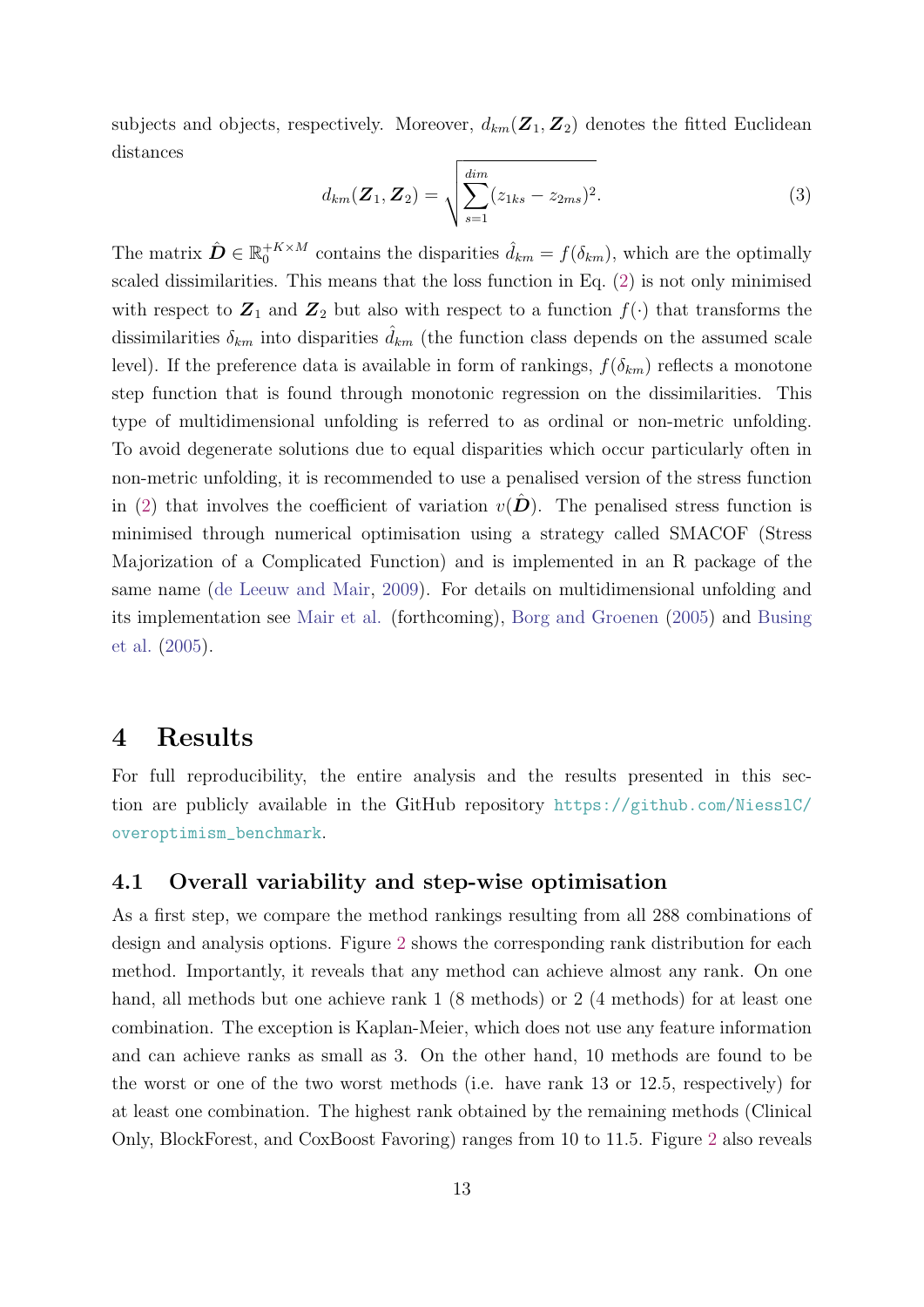that the ranks are distributed differently for each method. For example, while Clinical Only obtains rank 1 or 2 in approximately 50% of the combinations, the ranks of Ranger are more evenly distributed.

<span id="page-13-0"></span>

Figure 2: Rank distribution of 13 methods generated by 288 combinations of design and analysis options.

While considering all combinations of options provides valuable information on the overall variability of results, it is not a realistic scenario concerning over-optimism in the sense that no researcher conducting a benchmark study would try all possible combinations to obtain a favourable result (unless they are actively cheating, which we do not assume here). Therefore, we additionally illustrate how easy it is to modify the method rankings if the design and analysis options are selected in a step-wise optimisation process, which might represent a more realistic scenario. In our illustration, the step-wise optimisation for each method is performed as follows: In each step (i.e. for each choice), the option that yields the best rank for the considered method (or the best performance value in case of equal ranks) is selected. If all options yield the same result, the default option is used. As default options, we use all 18 data sets, ibrier as primary performance measure,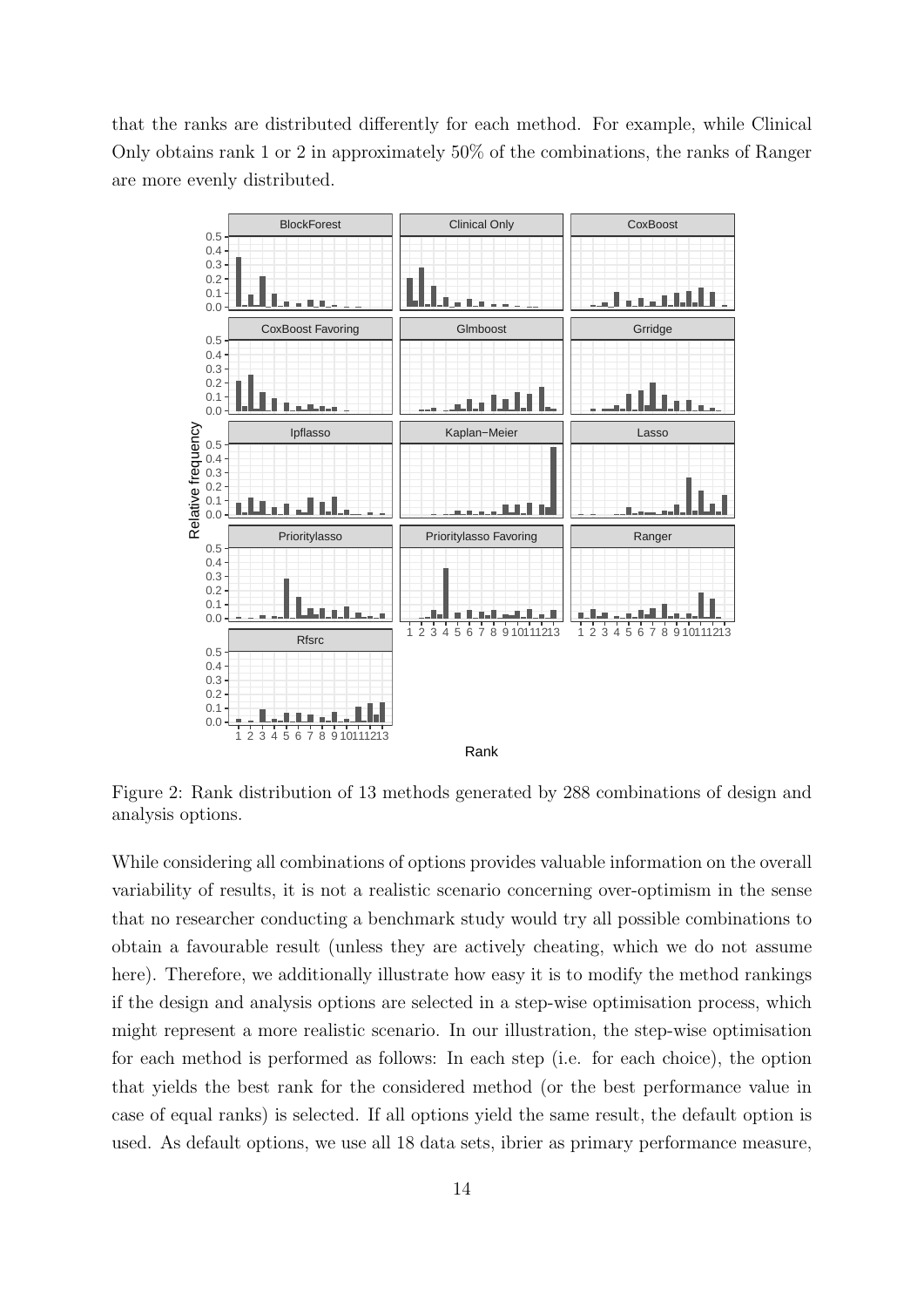the 20%-threshold rule as imputation method, and the mean as aggregation method. This corresponds to the setting of [Herrmann et al.](#page-28-6) [\(2020\)](#page-28-6). Moreover, we assume that a favourable result is a small rank for a specific method. Note that this may not always be the case, e.g. if one expects a reference method such as Kaplan-Meier to obtain a high rank or considers a group of several methods as target.

Figure [3](#page-15-0) displays the optimisation process if the ranks are optimised in the order: (1) imputation method, (2) aggregation method, (3) performance measure, and (4) data sets. It shows that for 8 of 13 methods, the best rank achieved by step-wise optimisation corresponds to the smallest possible rank for the corresponding method (i.e. the smallest rank that can be achieved when all 288 combinations are considered) and for another three methods, the step-wise optimisation achieves one rank higher than the smallest possible rank. Only two methods (Prioritylasso and Grridge) show a larger discrepancy between step-wise optimisation and considering all possible combinations. However, this is not too surprising considering the few cases and thus very specific combinations where they achieve small ranks (see Figure [2\)](#page-13-0). If a step is missing in the optimisation process of a certain method, this indicates that the corresponding step did not improve the rank of that method. In fact, all methods except Lasso and Prioritylasso Favoring require no more than two optimisation steps.

Note that the results of the step-wise optimisation depend on the default options. For example, when cindex instead of ibrier is used as default option, the resulting ranks are higher (see Figure [S1](#page-32-0) in the supplementary material). Moreover, the results depend on the order in which the ranks are optimised. The order shown in Figure [3](#page-15-0) is realistic in the sense that researchers might find it more problematic to modify components of the benchmark study that are generally considered as important (i.e. performance measure or data sets) and thus only resort to them if the previous optimisation steps (i.e imputation method or aggregation method) do not yield a favourable result. However, other orders in which the ranks are optimised would also be conceivable. For example, the selection of data sets could be optimised first since it offers many options and can be easily modified by eliminating specific data sets. In this case, the selection of data sets remains the only optimisation step for many methods since the subsequent steps do not lead to an improvement (see Figure [S2](#page-33-0) in the supplementary material), which already indicates the large impact of data set selection, discussed in more detail in the next section.

### 4.2 Impact of individual design and analysis choices

To gain additional insight concerning the impact of each design and analysis choice, the method rankings are analysed using multidimensional unfolding. Figure [4](#page-19-0) displays the resulting unfolding solution that represents the rankings of all 288 combinations regarding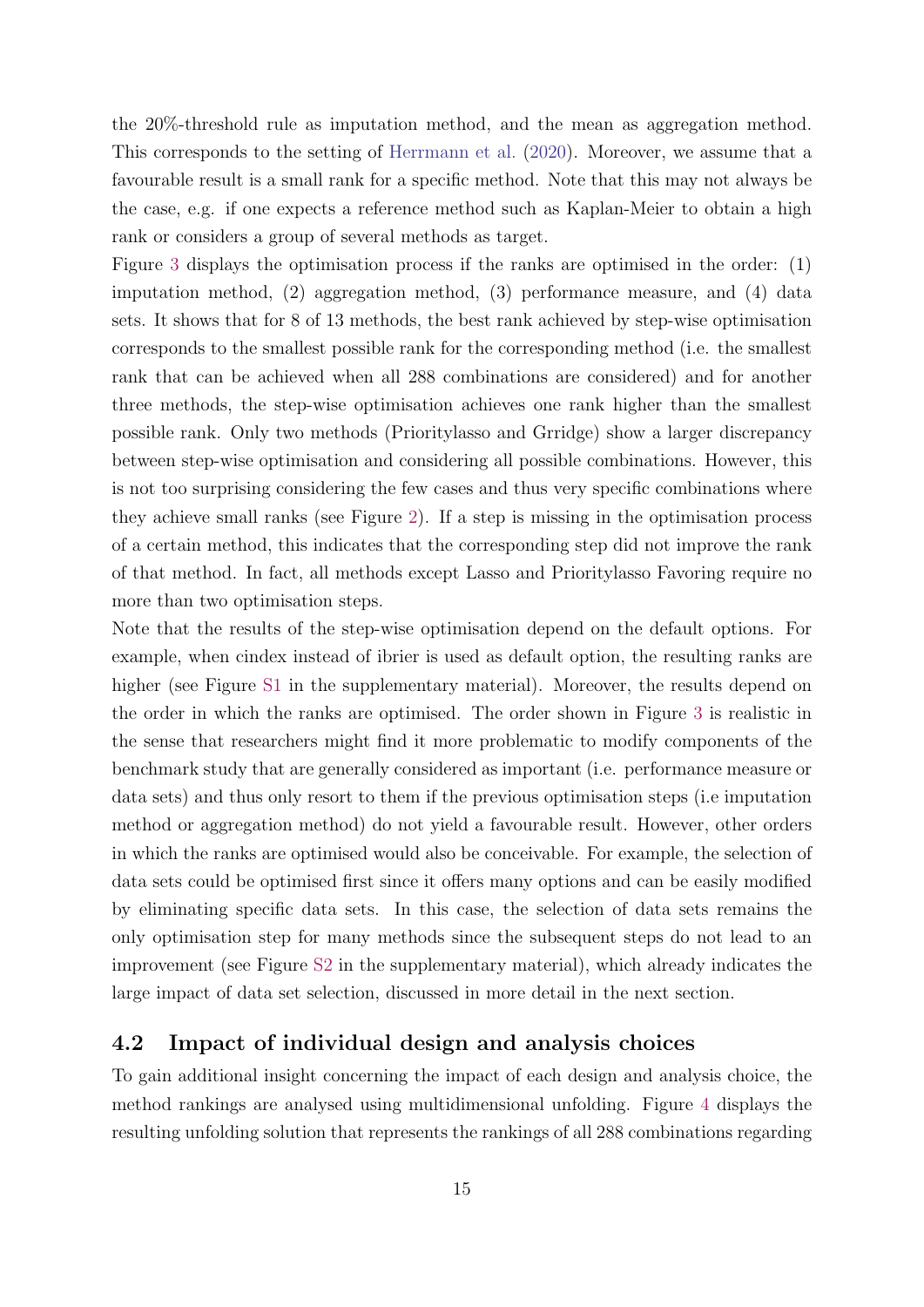<span id="page-15-0"></span>

Figure 3: Step-wise optimisation of method ranks by (1) imputation method (blue), (2) aggregation method (pink), (3) performance measure (green), and (4) data sets (yellow). The dotted line corresponds to the smallest and highest possible ranks when all 288 combinations are considered. Missing steps indicate that they did not lead to an improved rank. Default options correspond to [Herrmann et al.](#page-28-6) [\(2020\)](#page-28-6).

the 13 methods. Before looking at the different colourings of the ideal points in Figure [4a-](#page-19-0)[4d,](#page-19-0) we can make some general observations on how the combinations and methods are scaled in the plot (which is identical for each figure). First, the unfolding solution clearly shows that the method rankings can differ widely depending on which combination of design and analysis options is considered, which is consistent with the results presented in Section [4.1.](#page-12-1) Second, similar to the rank distribution in Figure [2,](#page-13-0) the unfolding solution indicates that some methods tend to achieve smaller ranks than other methods. This applies specifically to Clinical Only, CoxBoost Favoring, and BlockForest, which are scaled close to the origin and thus have a small distance to most ideal points. In contrast, other methods such as Lasso and Kaplan-Meier can be found in the periphery of the plot, indicating that they obtain rather high ranks by most combinations.

Of course, the degree to which the presented unfolding solution reflects the actual rankings depends on its goodness-of-fit (a perfect fit usually requires as many dimensions as there are methods, i.e.  $dim = M = 13$ . However, following [Mair et al.](#page-29-10) [\(2016\)](#page-29-10), the unfolding solution in Figure [4](#page-19-0) fits the ranking data reasonably well (see the supplementary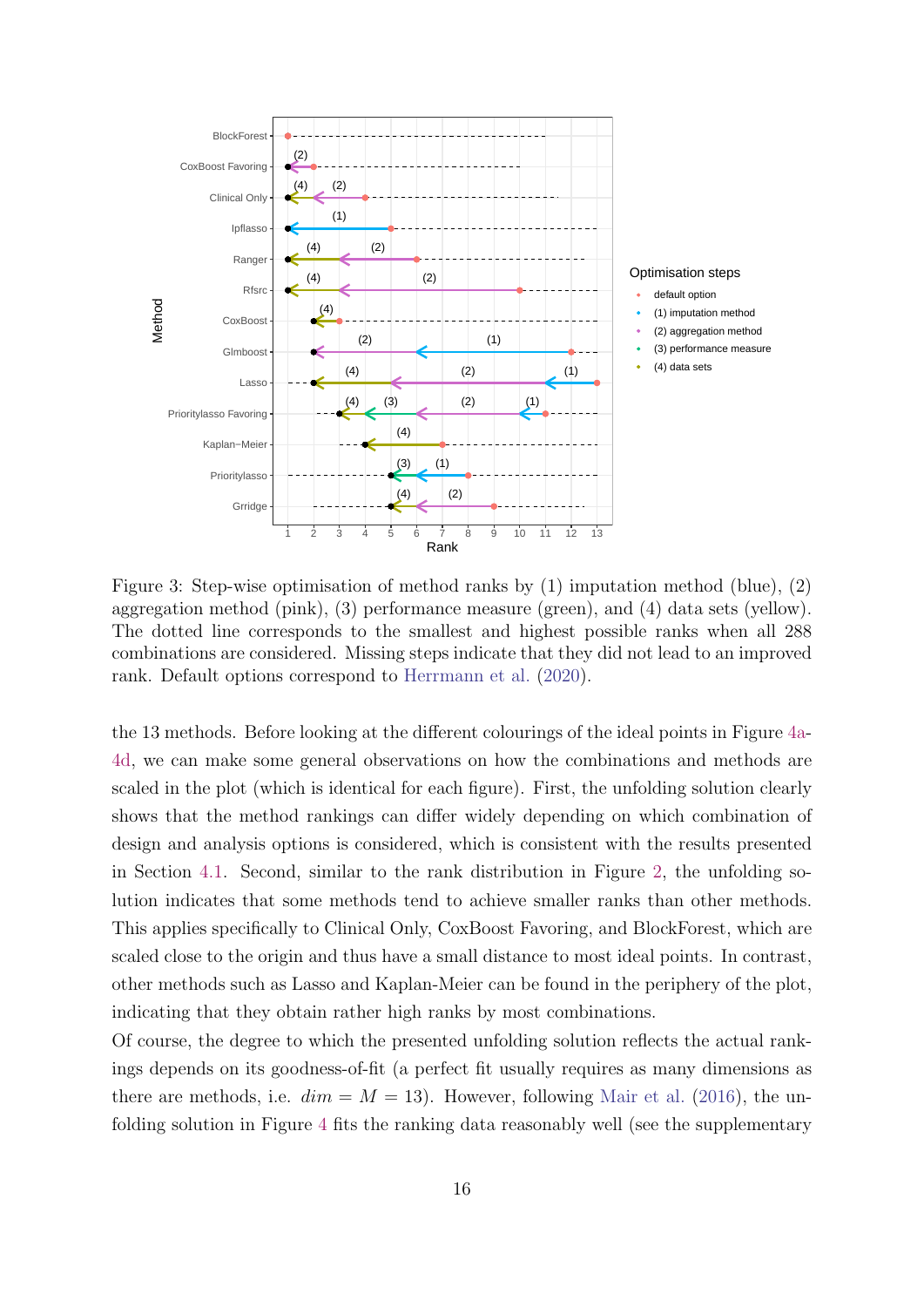material for diagnostic figures and measures).

An important feature of the unfolding solution in Figure [4](#page-19-0) is that not only the distances between ideal and object points can be interpreted, but also the distances within ideal and object points. This means that, in contrast to the rank distribution in Figure [2,](#page-13-0) the unfolding solution also provides information about which methods are ranked similarly and which combinations of design and analysis options yield similar rankings. We make use of the latter (i.e. the fact that the unfolding solution indicates which combinations yield similar rankings) to assess the impact of each design and analysis choice on the method rankings. For this purpose, the unfolding solution is supplemented with additional information, which results in Figure [4a-4d:](#page-19-0) For each choice, the ideal points are coloured according to the option that was used in the respective combination, with the default option (i.e. the option used in [Herrmann et al.](#page-28-6) [2020\)](#page-28-6) coloured in grey. Moreover, we connect each ideal point representing the default option to the ideal points representing the alternative options given that the other three choices remain the same. Although this makes the representation dependent on which option is used as the default, for reasons of clarity, we refrain from additionally connecting the alternative options with each other.

The resulting plot for the choice of performance measure is displayed in Figure [4a.](#page-19-0) The grey lines indicate that the distances between most ideal points corresponding to pairs of ibrier and cindex within one specific setting (i.e. combinations where the other three choices remain the same) are large. Accordingly, the choice of performance measure strongly impacts the resulting method ranking for most settings. Figure [4a](#page-19-0) also reveals that the ideal points corresponding to ibrier and cindex form two clearly separated clusters. Accordingly, the variability in the method rankings is reduced if the performance measure is fixed. This applies in particular to the cindex, whose corresponding ideal points show considerably less variation than the ideal points corresponding to the ibrier. With regard to the remaining three choices (data sets, imputation method, and aggregation method), this means that their impact is smaller if the cindex is used as performance measure. This finding might be explained by the fact that the cindex only measures discriminatory power (see Section [2\)](#page-3-0) and might thus be more robust to changes in the remaining design and analysis choices than the ibrier.

As can be seen from Figure [4b,](#page-19-0) another important choice that accounts for a large part of the variability in the method rankings is the selection of data sets, especially if the ibrier is used as performance measure (compare with Figure [4a\)](#page-19-0). Figure [4b](#page-19-0) also reveals that within the two clusters corresponding to cindex and ibrier, the ideal points are roughly clustered according to the group of data sets that was used in the respective combination. This indicates that keeping the data sets fixed in addition to the performance measure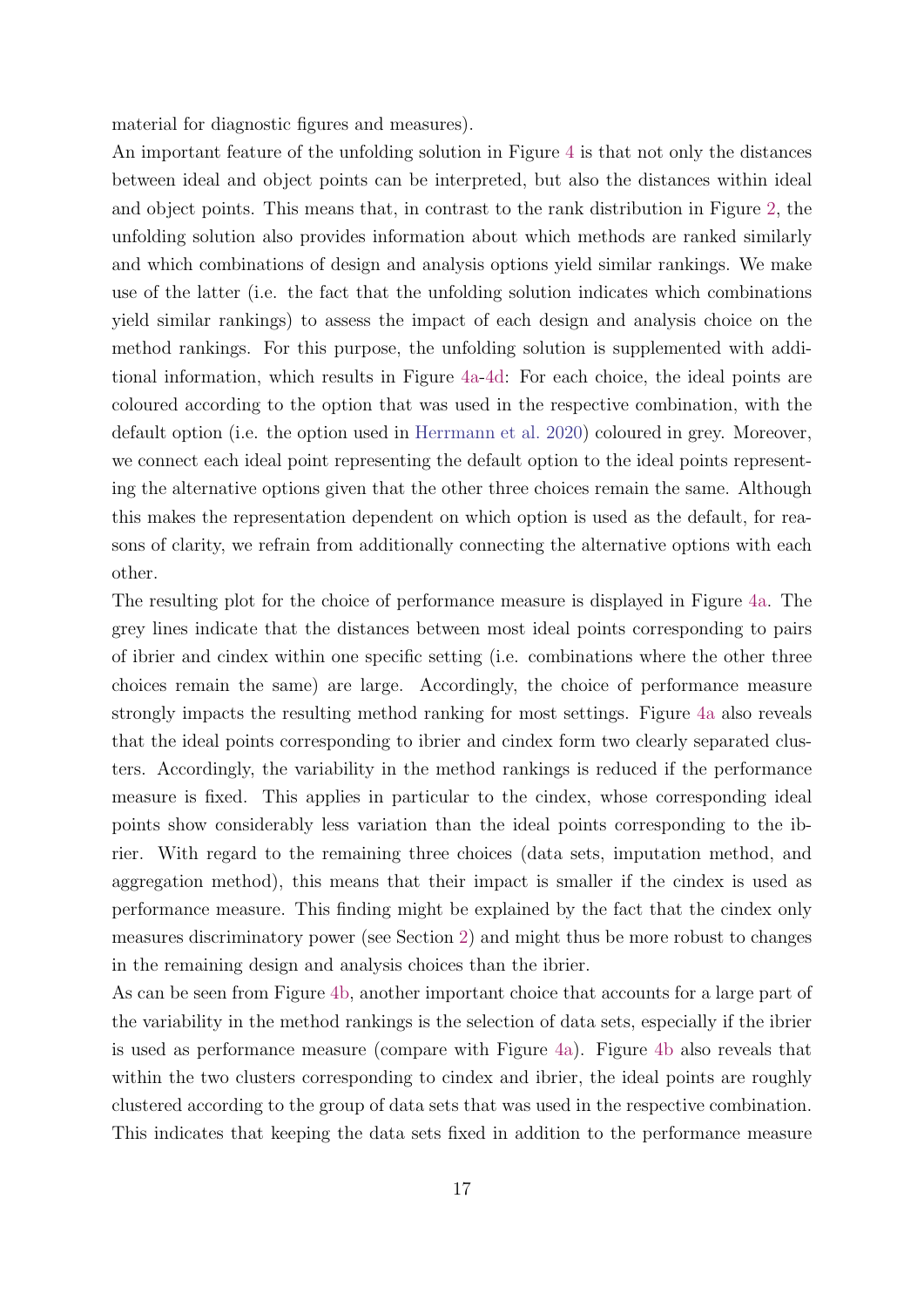again reduces the variability in the method rankings. Regarding the type of data sets used in each combination, Figure [4b](#page-19-0) shows that within both clusters of performance measure, the ideal points corresponding to small and large values of each data set characteristic lie approximately opposite to each other while the ideal points representing all 18 data sets are located between them. With regard to the choice of data sets, the largest discrepancy between two rankings can thus be expected when comparing the results of two groups that correspond to small and large values of one of the considered data set characteristics. Using all 18 data sets, on the other hand, results in a compromise between the two extremes.

As already stated above, the variability in the method rankings is considerably reduced if performance measure and data sets are fixed, which in turn means that the variations caused by using different imputation or aggregation methods are expected to be small. This finding is confirmed by Figure [4c](#page-19-0) and Figure [4d.](#page-19-0) The grey lines indicate that variations in the method rankings caused by deviations from the default imputation or aggregation method mainly arise for ibrier as the performance measure and all groups of data sets except those with many clinical variables or large values of n or  $n_e$  (compare with Figure [4a](#page-19-0) and Figure [4b\)](#page-19-0). In some of the other settings, the impact of the choice of imputation and aggregation method is so small that the ideal points corresponding to different imputation/aggregation methods have the same coordinates (i.e. yield the same ranking). This applies in particular to the choice of imputation method, which generally has less impact on the method rankings than the choice of aggregation method, as can be seen from comparing Figure [4c](#page-19-0) and Figure [4d.](#page-19-0)

The distances between ideal points of default and alternative options that are represented as grey lines in Figure [4a-4d](#page-19-0) can also be summarised as boxplots, which are displayed in Figure [5.](#page-20-0) This representation provides information that is technically also included in Figure [4a-4d,](#page-19-0) but is presented more clearly in Figure [5.](#page-20-0) For example, it shows for each choice which alternative option used instead of the default option tends to yield the highest variations in the method rankings (e.g. for the choice of imputation method, it is the option that uses the mean of the non-failed iterations as imputation value). Moreover, Figure [5](#page-20-0) reveals that according to the unfolding solution, the largest discrepancy between two rankings generated by only varying one design or analysis option is achieved by using the median instead of the mean as aggregation method. This is an unexpected finding since it has already been stated above and can also be seen from Figure [5](#page-20-0) that in most settings (i.e. combinations where the other three choices remain the same), the choice of aggregation method tends to have a smaller impact on the method rankings than the choice of performance measure and data sets. A major drawback of Figure [5](#page-20-0) is that in contrast to Figure [4a-4d,](#page-19-0) it does not provide any information about how similar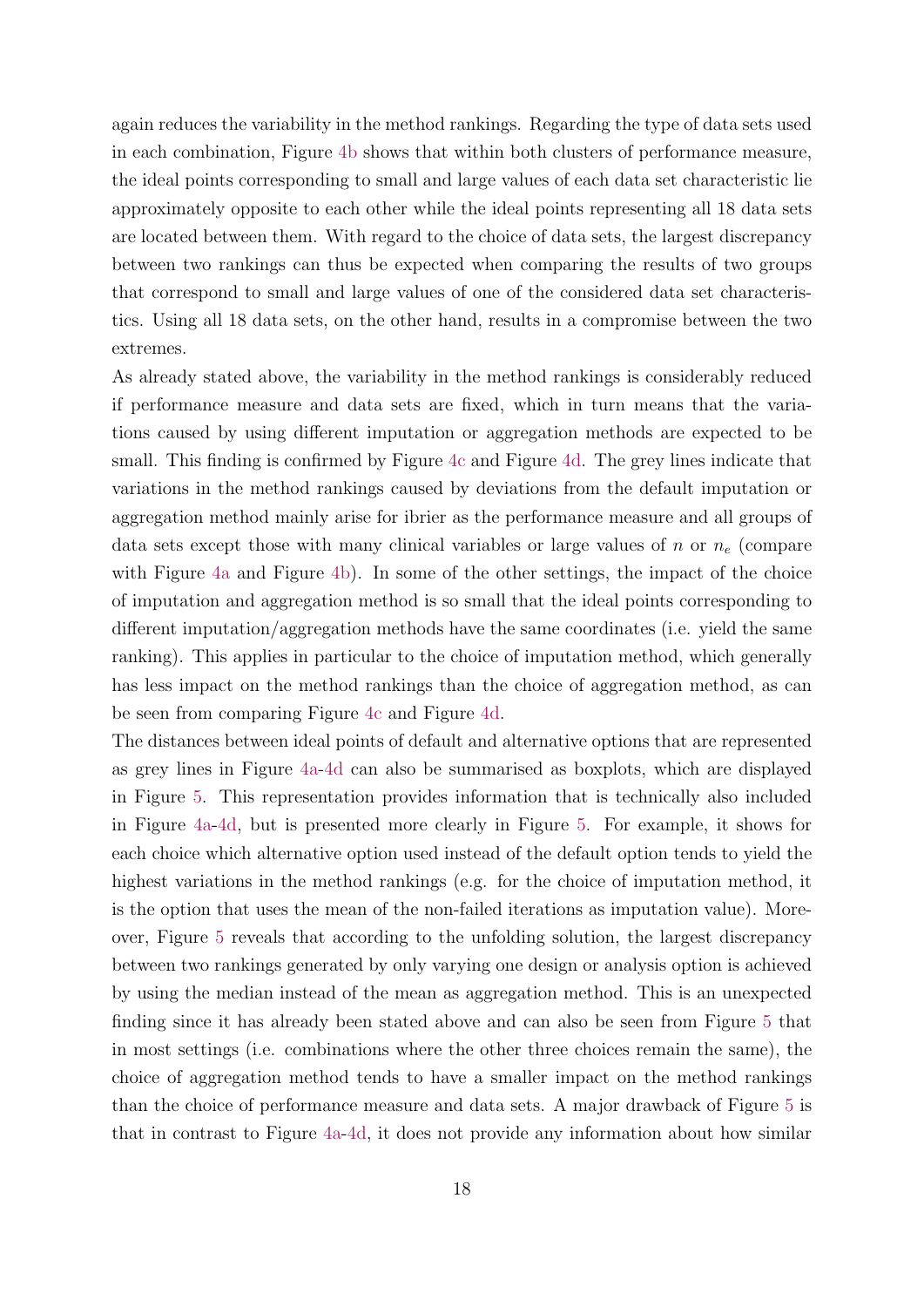the rankings generated by the alternative options are, nor about how the ranks of the individual methods change.

Of course, all findings concerning the impact of the individual design and analysis choices depend on the number and type of options considered for each choice. Specifically, for the choice of data sets, we only consider a small subset of possible options and we focus, in addition to the 18 original data sets, on groups of approximately equal size (8 to 10 data sets) generated by specific data set characteristics. We thus complement our analysis by illustrating the impact of the choice of data sets if more options are considered, especially with regard to the number of data sets. For this purpose, we keep performance measure, imputation method, and aggregation method fixed to their respective default option and randomly draw 50 permutations of the 18 original data sets. For each of these permutations we store the method rankings generated by only considering the first l data sets with  $l = 1, ..., 17$ , and remove duplicate groups of data sets (which mainly occur for groups with 1, 2, or 17 data sets). This results in 774 rankings including one ranking generated by the 18 original data sets, which are all represented in the unfolding solution in Figure [6.](#page-20-1) The widely distributed ideal points clearly indicate that the choice of data sets is even more essential if the number of data sets is not restricted and the groups of data sets are not defined based on specific data set characteristics (as it was the case above in Figure [4\)](#page-19-0). As one might have expected, we also observe that the variability in the method rankings increases if the number of data sets decreases. Accordingly, the most extreme rankings (i.e. rankings that differ the most from the ranking generated using all 18 data sets) occur for groups with only a few data sets. Since Figure [4a](#page-19-0) revealed that the impact of the choice of data sets strongly depends on the choice of performance measure, we repeat the analysis using cindex as performance measure (see Figure [S3](#page-34-0) in the supplementary material). Similar to Figure [4b,](#page-19-0) the impact of the choice of data sets is considerably reduced. However, as in Figure [6,](#page-20-1) the variability in the method rankings increases with decreasing number of data sets.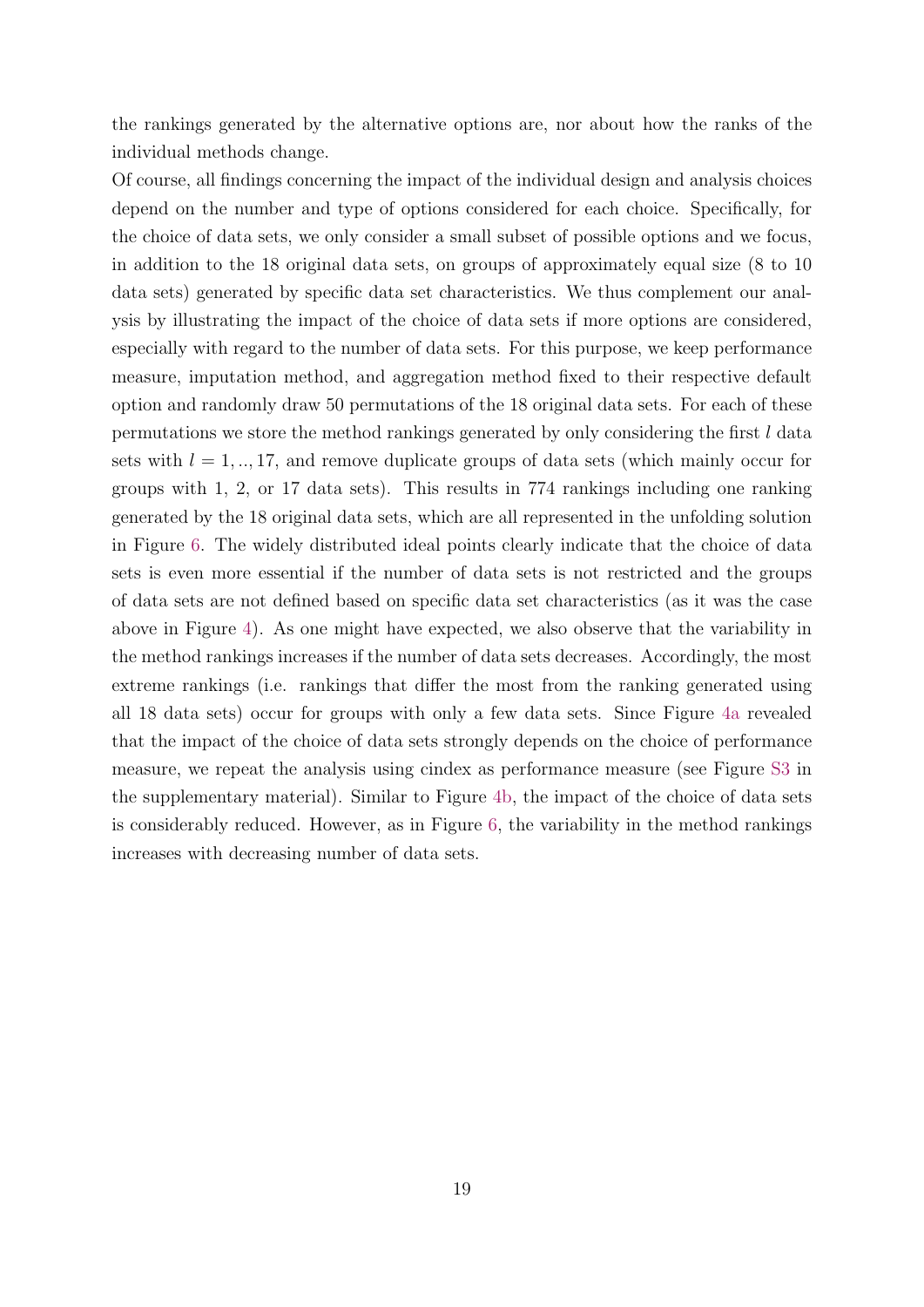<span id="page-19-0"></span>

Figure 4: Unfolding solution representing the rankings of 288 combinations of design and analysis options (ideal points; circles) regarding 13 methods (triangles). For each choice, the ideal points are coloured according to the option that was used in the respective combination (default options corresponding to [Herrmann et al.,](#page-28-6) [2020](#page-28-6) are grey). Each ideal point representing a default option is connected to the ideal points representing alternative options, given that the other three choices remain the same.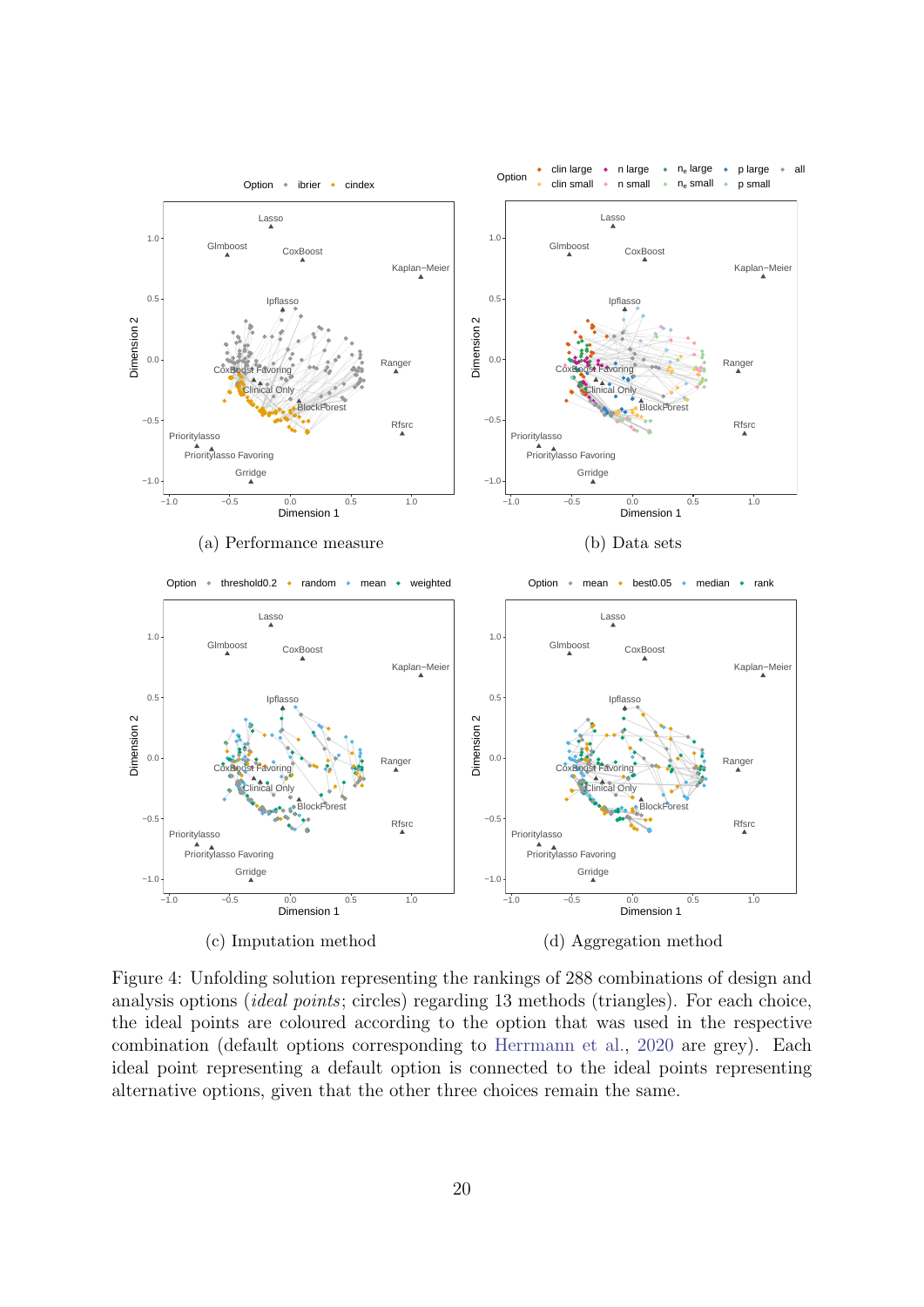<span id="page-20-0"></span>

Figure 5: Distances between ideal points of combinations that represent default and alternative options of one specific choice (given that the other three choices remain the same), derived from the unfolding solution in Figure [4.](#page-19-0) The larger the distance, the larger the discrepancy between the two rankings generated by using the alternative option instead of the default option.

<span id="page-20-1"></span>

Figure 6: Unfolding solution representing 774 rankings (circles) of 13 methods (triangles) generated by randomly sampling different groups of data sets while performance measure, imputation method, and aggregation method are fixed to their respective default option.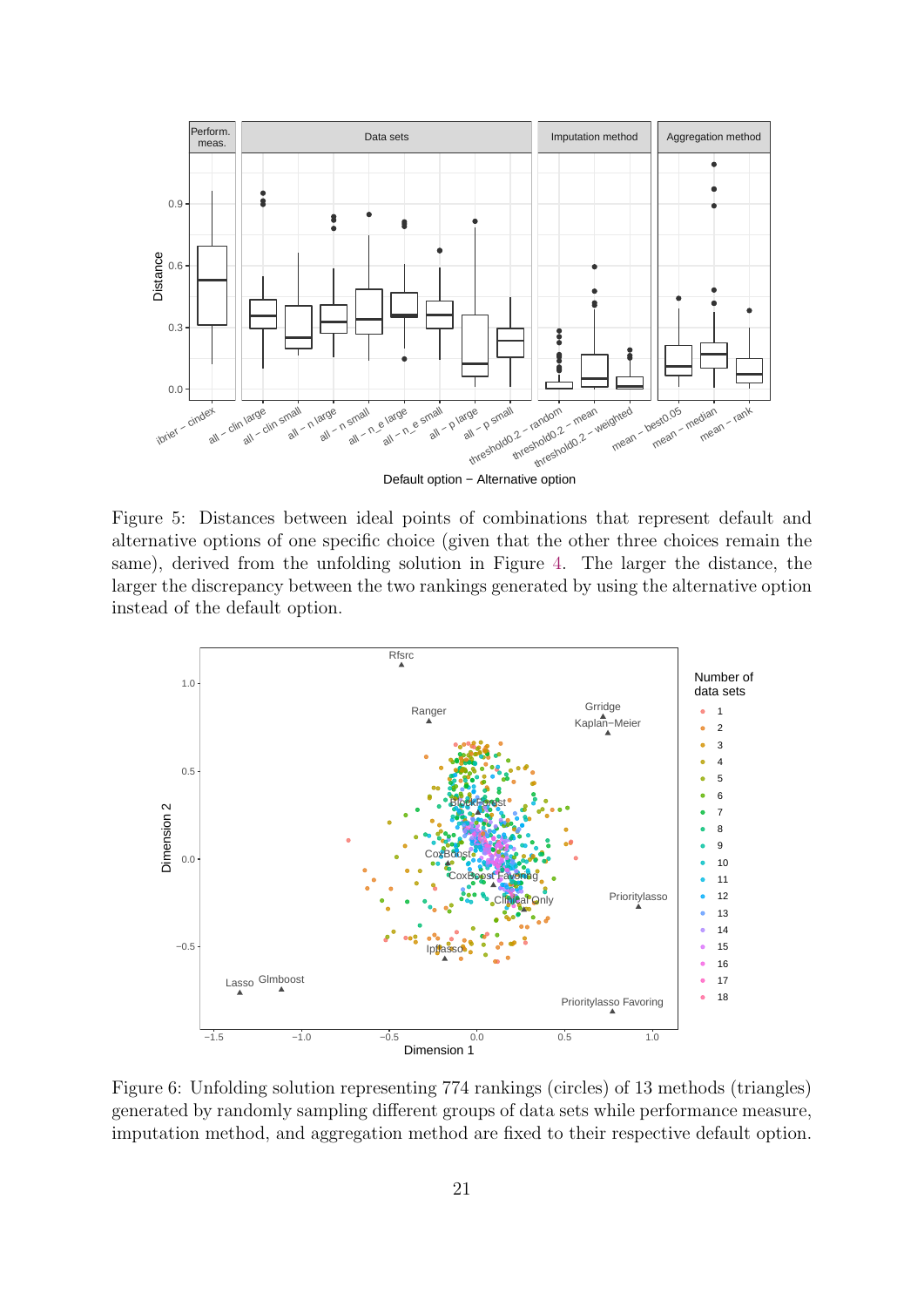# <span id="page-21-0"></span>5 Discussion

#### 5.1 Summary

In this paper, we addressed the multiplicity of design and analysis options in the context of benchmark studies and the associated risk of over-optimistic results. As a preliminary step, we reviewed literature related to the choice of four design and analysis choices that researchers are usually faced with when conducting a benchmark study based on real data sets, namely the choice of data sets, the choice of quantitative performance measure, the choice of imputation method for missing performance values and the choice of aggregation method to generate an overall method ranking.

We then used the benchmark study by [Herrmann et al.](#page-28-6) [\(2020\)](#page-28-6) to illustrate how variable the resulting method rankings of a benchmark study can be when all possible combinations of a range of design and analysis options are considered. In fact, in this example, the results were so variable that any method could achieve almost any rank, i.e. each method could almost be presented as best or worst method for at least one combination of design and analysis options. For the more realistic scenario where the design and analysis options are not systematically examined for each combination but selected in a step-wise optimisation process, we observed that the variability in the method rankings is smaller but still remarkable.

In addition to examining the overall variability in the method rankings, we also investigated the individual impact of each choice on the results using multidimensional unfolding. As might be expected, the choice of performance measure and data sets accounts for a large part of the variability in the method rankings. The impact of the choice of imputation and aggregation method, on the other hand, tends to be considerably smaller but still non-negligible in many settings. In general, the impact of each choice depends on the options used for the other three choices, with the choice of performance measure affecting the impact of the remaining choices most strongly. In an additional analysis, we increased the number of considered options for the choice of data sets, which clearly showed that the variability in the method rankings increases if the number of data sets decreases and once again emphasised the importance of the choice of data sets.

### 5.2 Limitations

Of course, the specific results obtained for the example study by [Herrmann et al.](#page-28-6) [\(2020\)](#page-28-6) should only be seen as an illustration that cannot be generalised to other benchmark studies. Moreover, one possible reason why the method rankings are so variable is that in our example benchmark study, many performance differences are small and the performance values differ widely across data sets, as discussed in the original study by [Herrmann et al.](#page-28-6)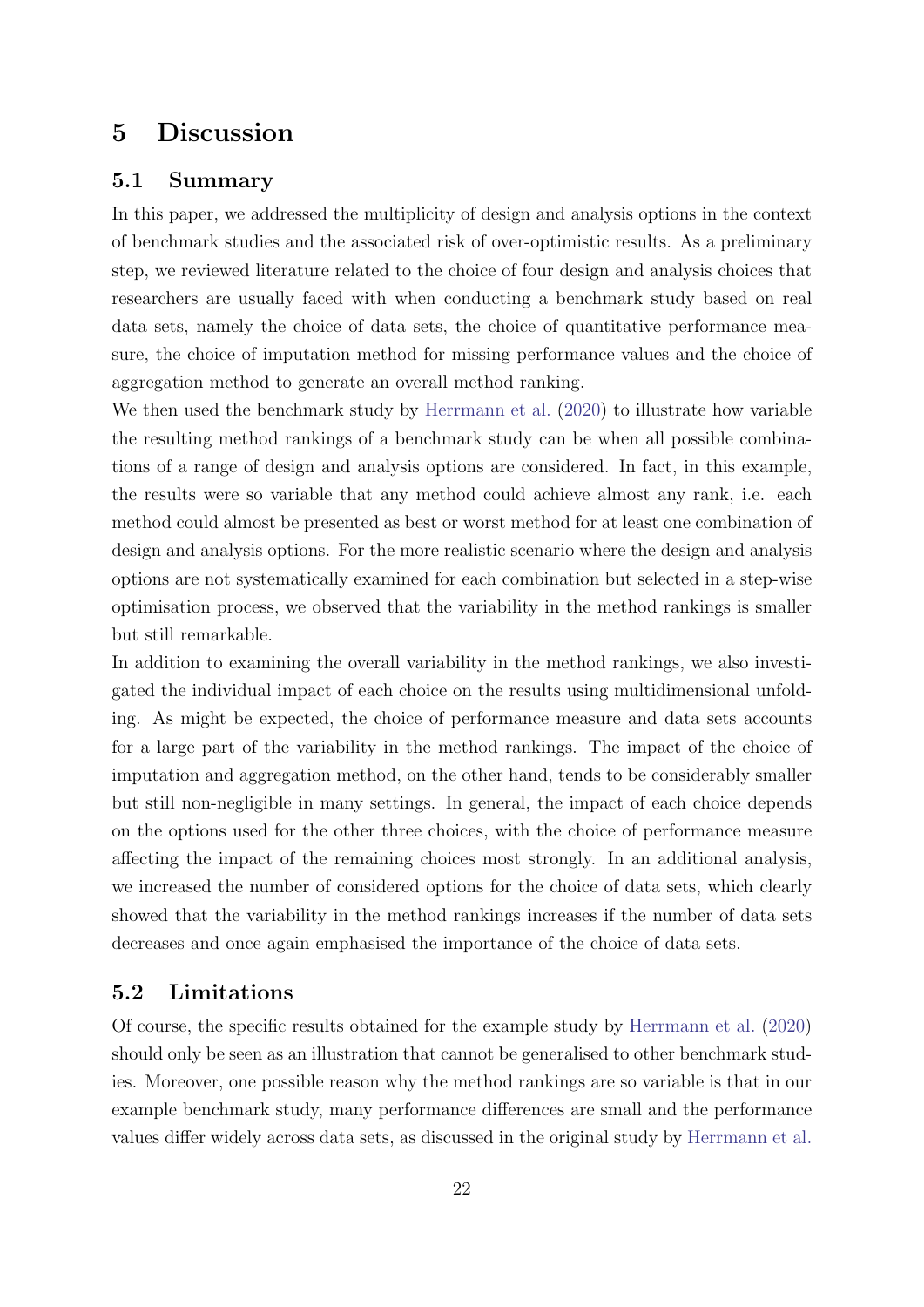[\(2020\)](#page-28-6). The focus of our study was on ranks, which do not reflect the size of the differences between the methods' performances or the heterogeneity across data sets. On the one hand, taking these aspects into account rather than focusing on ranks may lead to much less variable results, particularly if one relies on statistical tests. On the other hand, the multiplicity of possible analysis options is not limited to the analysis of ranks: there are also plenty of possibly ways to analyse performance differences and the heterogeneity across data sets, even if statistical tests are performed (e.g. paired t-test or Wilcoxon signed-rank test with or without correction for multiple testing, or global tests such as the Friedman test).

#### 5.3 Negative consequences and possible solutions

Despite these limitations, our illustration suggests that, as a consequence of the multiplicity of design and analysis options, the results of benchmark studies could be much more variable than many researchers realise. Combined with questionable research practices (e.g. the selective reporting of results or the targeted modification of specific design and analysis components), this potentially high variability of benchmark results can lead to biased interpretations and over-optimistic conclusions regarding the performance of some of the considered methods. Given the high level of evidence that is attributed to neutral benchmark studies [\(Boulesteix et al.,](#page-26-1) [2017\)](#page-26-1), a "neutral" benchmark study that is in fact biased could thus negatively affect both methodological and applied research by misleading method users and developers [\(Weber et al.,](#page-30-0) [2019\)](#page-30-0).

Fortunately, there are several strategies to prevent over-optimistic benchmark results that arise from the multiplicity of design and analysis options, some of which are already applied by many researchers, including [Herrmann et al.](#page-28-6) [\(2020\)](#page-28-6). For example, strategies inspired from blinding in clinical trials can help to reduce non-neutrality and/or the potential to exploit the multiplicity of possible options. Specifically, blinding could be realised by labelling the methods with non-informative names (e.g. Method A, Method B, etc.) such that researchers have no information about the performance of each method until the end of the study [\(Boulesteix et al.,](#page-26-1) [2017\)](#page-26-1). If the benchmark study is based on simulated data, researchers could also be blinded to the data generation process, which prohibits the possibility to tune the parameters of selected methods according to the known ground truth (e.g. [Kreutz et al.,](#page-29-11) [2020\)](#page-29-11).

The remaining strategies to prevent over-optimistic results can be summarised using the work of [Hoffmann et al.](#page-28-3) [\(2021\)](#page-28-3), who formalise the effect of both random sources of uncertainty (including sampling uncertainty) and epistemic sources of uncertainty (resulting in a multiplicity of possible analysis strategies and thus opening the door to questionable research practices) on the replicability of research findings. They outline six steps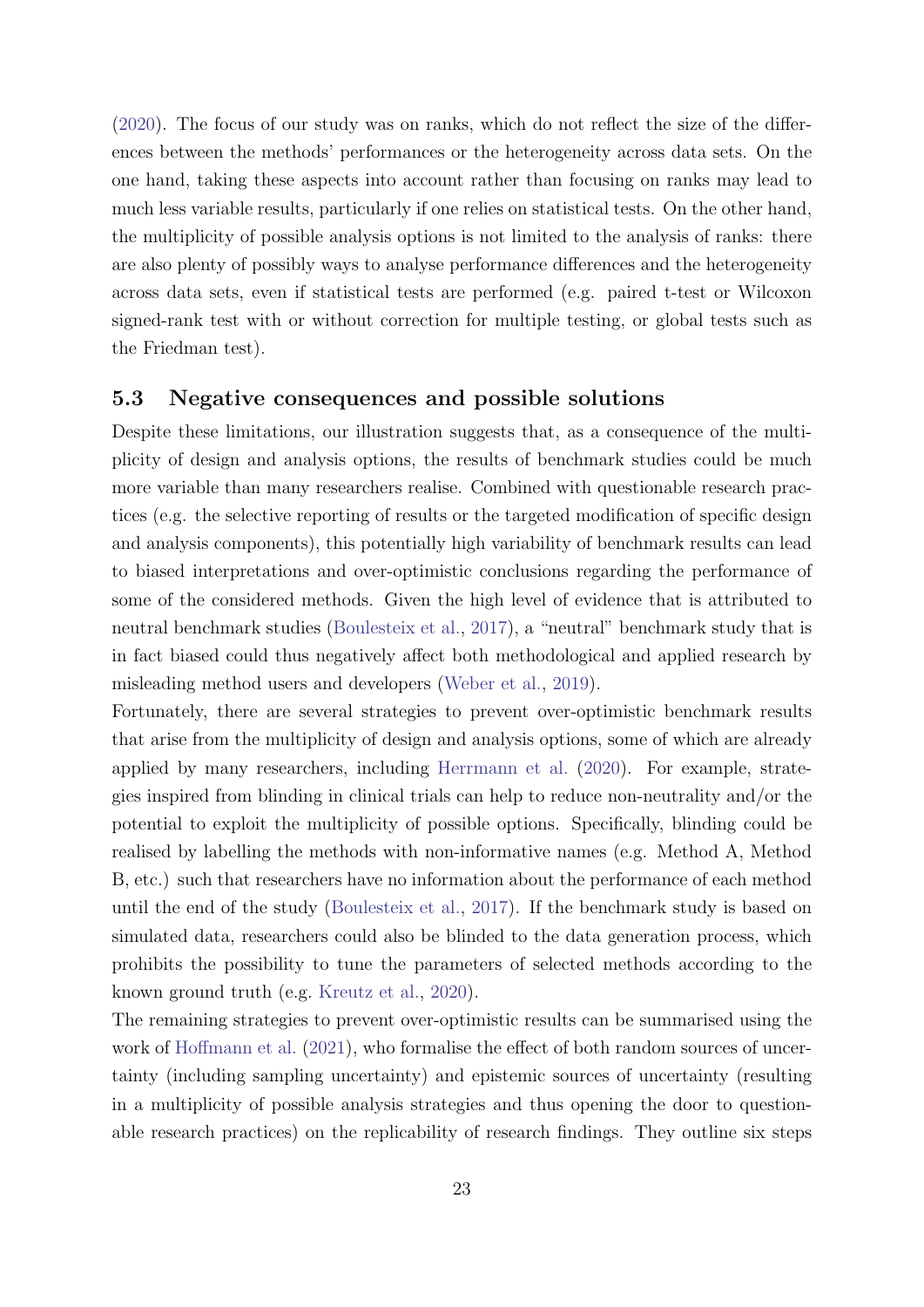researchers from all empirical research fields can take to make their own research more replicable and credible. In brief, researchers should (1) be aware of the multiplicity of possible analysis strategies, (2) reduce uncertainty, (3) integrate uncertainty, (4) report uncertainty, (5) acknowledge uncertainty, and (6) publish all research code, data and material. Although [Hoffmann et al.](#page-28-3) [\(2021\)](#page-28-3) focus on applied rather than methodological research, we argue that their recommended steps can also be applied to address the sources of uncertainty that arise from the design and analysis of benchmark studies.

Step 1 In the context of benchmark studies, the first step to reduce the risk of overoptimistic results is to simply be aware of the multiplicity of possible design and analysis options and the potential for questionable research practices. We can only speculate about how much awareness for this issue is already present in methodological research but hope that this paper contributes to raising it.

Step 2 The second step suggested by [Hoffmann et al.](#page-28-3) [\(2021\)](#page-28-3) is to reduce sources of uncertainty. In the context of benchmark studies, this could be realised by consulting existing benchmarking guidelines found in literature. However, as discussed in this paper, guidelines for many issues relevant in practice are still lacking. We claim that more guidance and standardised approaches are needed in this context. Regarding the choice of data sets, uncertainty could be reduced if the number of data sets to include in the study would be consequently based on statistical considerations such as power calculation (e.g. [Boulesteix et al.,](#page-26-4) [2015\)](#page-26-4) and if data sets would be selected according to strict and well-considered inclusion criteria. Both aspects are facilitated if structured and welldocumented databases exist for the type of data to be studied.

Step 3 As a third step, [Hoffmann et al.](#page-28-3) [\(2021\)](#page-28-3) recommend to integrate remaining sources of uncertainty that could not be reduced in the second step. Analysis approaches such as confidence intervals, statistical tests or boxplots that take the heterogeneity of performance values across data sets into account can be seen as first steps towards integrating the uncertainty regarding the choice of data sets. However, they do not provide much information about how the benchmark results would change if only certain subgroups of data sets would be considered. A more advanced but less common way to integrate uncertainty regarding the choice of data sets is to analyse the relationship between method performance and data set characteristics (e.g. [Oreski et al.,](#page-30-9) [2017;](#page-30-9) [Kreutz](#page-29-11) [et al.,](#page-29-11) [2020;](#page-29-11) [Eugster et al.,](#page-27-10) [2014\)](#page-27-10). Concerning the choice of evaluation criteria (including quantitative performance measures), the aggregation of method rankings resulting from different criteria into an overall ranking can be seen as an attempt towards integrating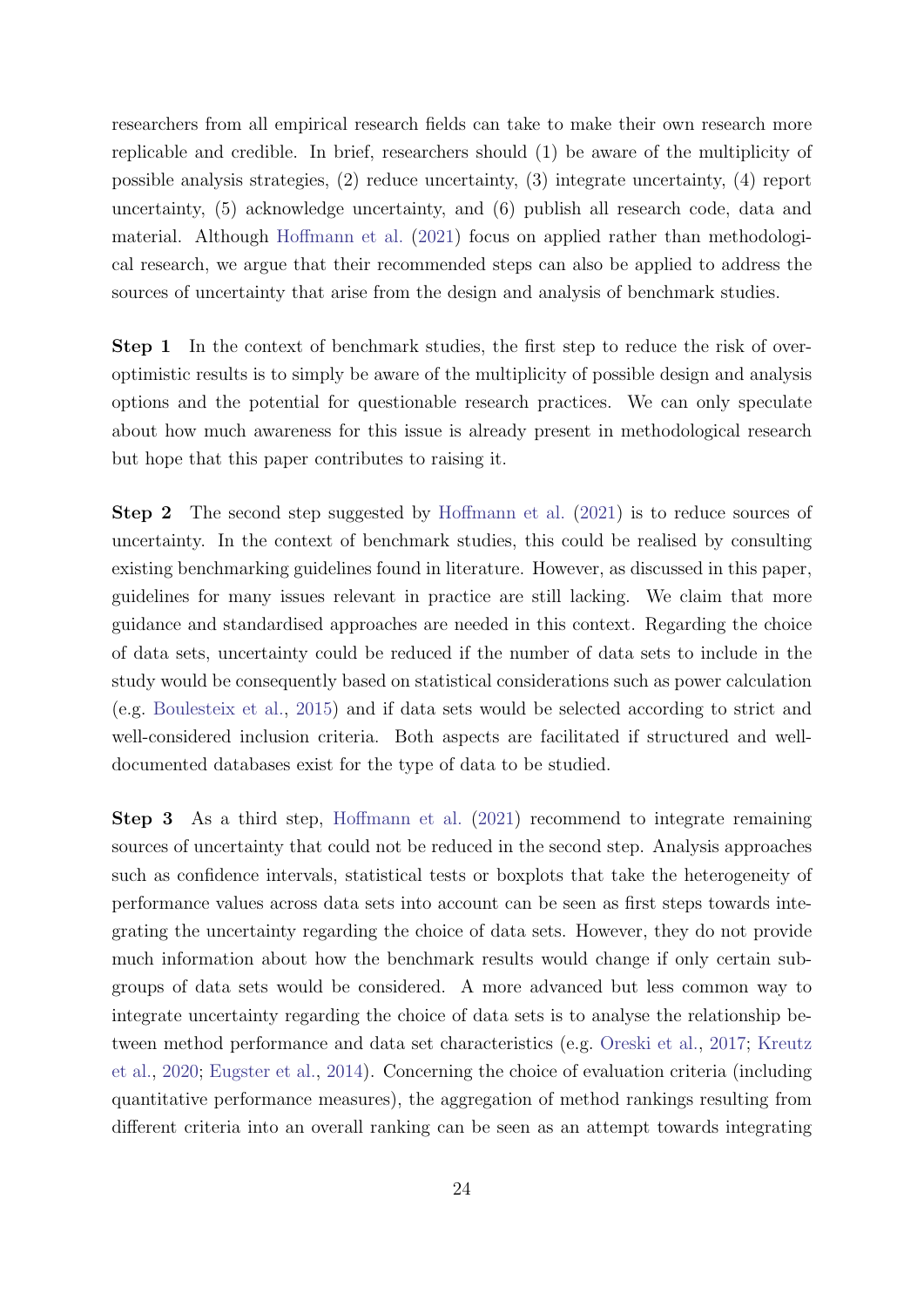uncertainty. However, to our knowledge, currently existing approaches such as consensus rankings [\(Hornik and Meyer,](#page-28-9) [2007\)](#page-28-9) do not provide any measure of uncertainty.

Step 4 For all sources that cannot be adequately integrated, [Hoffmann et al.](#page-28-3) [\(2021\)](#page-28-3) suggest to systematically report the results of alternative analysis strategies, which, in the context of benchmark studies, would be alternative design and analysis options. While reporting the results of alternative analysis strategies, e.g. in the form of a sensitivity analysis, is a common procedure in applied research [\(Hoffmann et al.,](#page-28-3) [2021\)](#page-28-3), to our knowledge it is rarely performed in benchmark studies (especially if they are based on real data sets). However, considering the lack of ways to reduce and integrate uncertainty when designing and analysing benchmark studies, adequately reporting the results of alternative options seems to be all the more important. One reason for the lack of uncertainty reporting in benchmark studies could be that, to our knowledge, no suitable framework has been available so far. This gap could be filled by the framework based on multidimensional unfolding that we used in this paper. It can be seen as a systematic version of standard sensitivity analysis that allows to graphically assess the variability of the method rankings with respect to a large number of different combinations of design and analysis options. It also provides information about the individual impact of each choice on the method ranking and thus enables researchers to analyse when and how using alternative options for a specific choice affects the results. In this way, the risk of misleading readers is reduced and the benchmark results become even more reliable and valuable. Moreover, using the framework allows to identify critical choices that substantially affect the results and should therefore be particularly well justified in future benchmark studies and be given more consideration in benchmarking guidelines.

**Step 5** The next important step suggested by [Hoffmann et al.](#page-28-3) [\(2021\)](#page-28-3) is to accept the inherent uncertainty of scientific findings. In the context of benchmark studies, this implies that researchers should clearly state that the benchmark results are conditional on the selected design and analysis options [\(Boulesteix et al.,](#page-26-0) [2013;](#page-26-0) [Hornik and Meyer,](#page-28-9) [2007\)](#page-28-9). In this vein, researchers should also acknowledge that just as in applied research, generalisations from a single study are usually not appropriate [\(Amrhein et al.,](#page-26-10) [2019;](#page-26-10) [Hoffmann](#page-28-3) [et al.,](#page-28-3) [2021\)](#page-28-3). This emphasises the need for more high-quality benchmark studies and for meta-analyses of benchmark studies (e.g. [Gardner et al.,](#page-28-10) [2019\)](#page-28-10), which, however, are still rare and unfortunately sometimes not considered as full-fledged research by the scientific community [\(Boulesteix et al.,](#page-26-11) [2020\)](#page-26-11). Another aspect also related to the acceptance of uncertainty is to recognise that statistical inference within exploratory analyses should be treated with great caution [\(Amrhein et al.,](#page-26-10) [2019;](#page-26-10) [Hoffmann et al.,](#page-28-3) [2021\)](#page-28-3). Similar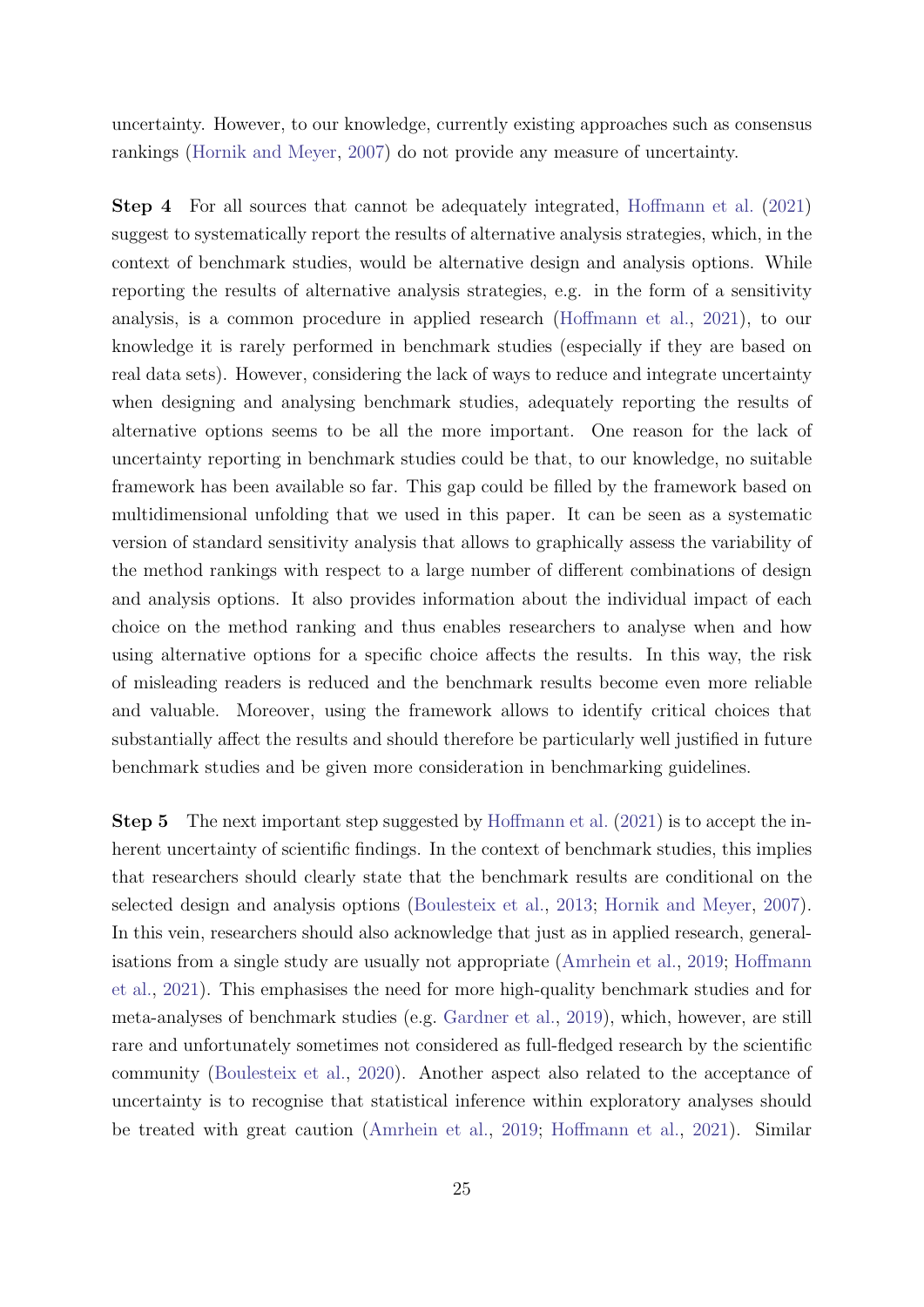to applied research, strictly confirmatory benchmark studies could be realised by preregistration of design- and analysis plans, as recently implemented in the context of the so-called pre-registration experiment (see <https://preregister.science>) or through the "registered report" publication format [\(Chambers,](#page-27-11) [2013\)](#page-27-11), which has meanwhile been adopted by several interdisciplinary journals that also accept computational papers.

It is also important to recall that there is usually no best method for all scenarios and data sets (the well-known "no free lunch" theorem; [Wolpert,](#page-30-10) [2002\)](#page-30-10). Especially for data sets and evaluation criteria, it might thus be advisable to accept the uncertainty that is associated with their choice by putting more focus on the analysis of the individual strengths and weaknesses of each method than on an aggregated overall ranking. This can for example be realised by individually analysing the rankings generated by each evaluation criterion and by investigating the relationship between method performance and data set characteristics (see Step 3).

Step 6 As a final step, the publication of codes and (if possible) data sets that ideally allow the extension to alternative options and additional methods can reduce the impact of over-optimism since it enables readers to run alternative analyses and to reveal potentially biased results.

# <span id="page-25-0"></span>6 Conclusion

In conclusion, our illustration suggests that benchmark results can be highly variable with respect to design and analysis choices, which can lead to biased interpretations and over-optimistic conclusions. However, there is a wide range of strategies that can help to avoid these pitfalls. We hope that our proposed framework makes a useful contribution towards this objective. While a certain amount of over-optimism can probably never be completely avoided, addressing this problem will lead to more reliable and valuable benchmark results.

# Funding Information

This work was supported by the German Federal Ministry of Education and Research (01IS18036A) and by the German Research Foundation (BO3139/4-3, BO3139/7-1, BO3139/6-2) to ALB. The authors of this work take full responsibilities for its content.

# Acknowledgements

The authors thank Anna Jacob for language correction.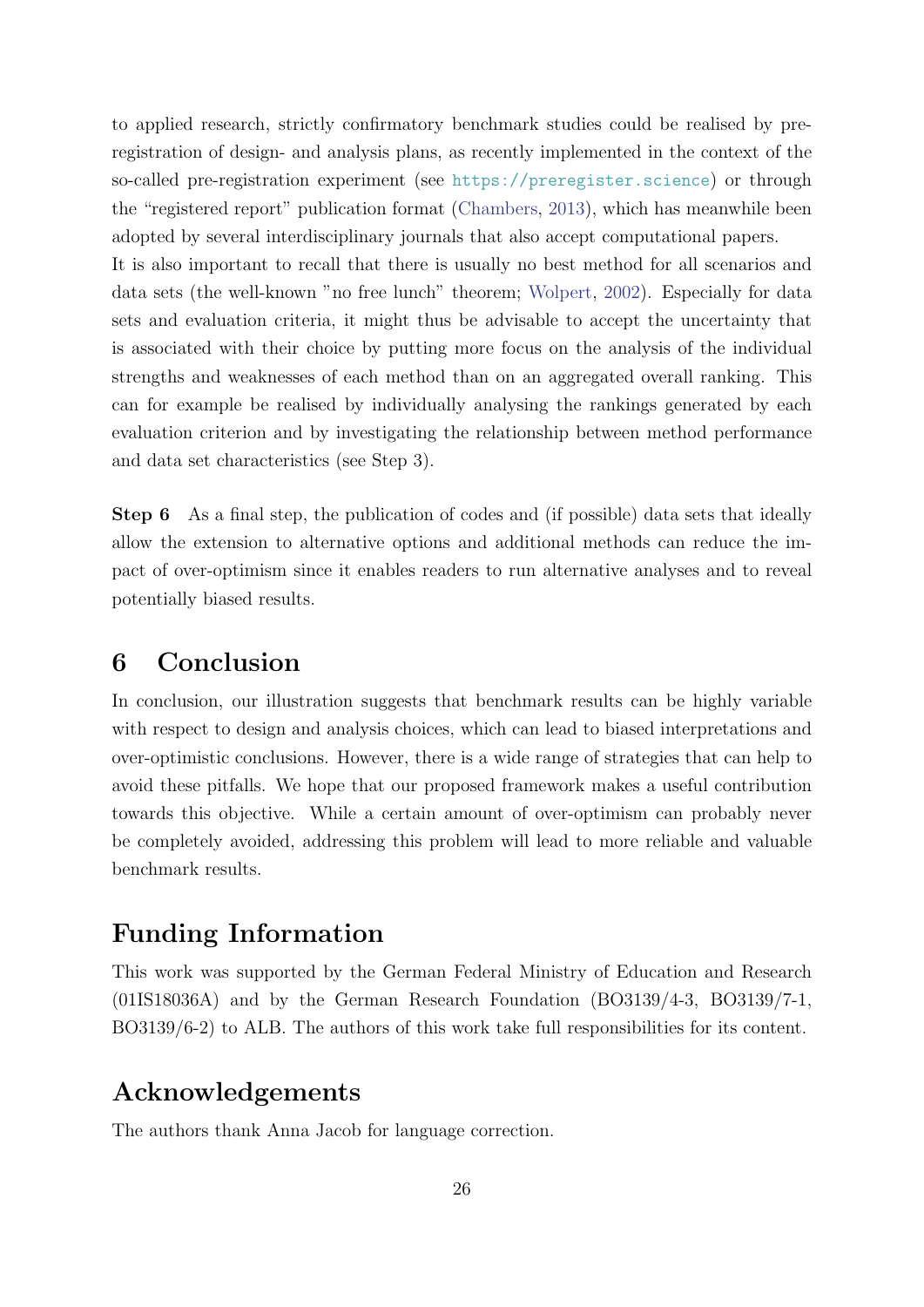# References

- <span id="page-26-10"></span>Amrhein, V., Trafimow, D., and Greenland, S. (2019). Inferential statistics as descriptive statistics: There is no replication crisis if we don't expect replication. The American Statistician, 73:262–270.
- <span id="page-26-8"></span>Bischl, B., Schiffner, J., and Weihs, C. (2013). Benchmarking local classification methods. Computational Statistics, 28:2599–2619.
- <span id="page-26-7"></span>Blanche, P., Kattan, M. W., and Gerds, T. A. (2019). The c-index is not proper for the evaluation of t-year predicted risks. Biostatistics, 20:347–357.
- <span id="page-26-5"></span>Bokulich, N. A., Ziemski, M., Robeson, M. S., and Kaehler, B. D. (2020). Measuring the microbiome: Best practices for developing and benchmarking microbiomics methods. Computational and Structural Biotechnology Journal, 18:4048–4062.
- <span id="page-26-6"></span>Borg, I. and Groenen, P. J. F. (2005). Modern multidimensional scaling: Theory and applications. Springer, New York, 2 edition.
- <span id="page-26-9"></span>Borg, I., Groenen, P. J. F., and Mair, P. (2013). Applied multidimensional scaling. Springer, Berlin Heidelberg.
- <span id="page-26-3"></span>Boulesteix, A.-L. (2015). Ten simple rules for reducing overoptimistic reporting in methodological computational research. PLoS Computational Biology, 11:e1004191.
- <span id="page-26-2"></span>Boulesteix, A.-L., Binder, H., Abrahamowicz, M., and Sauerbrei, W. (2018). On the necessity and design of studies comparing statistical methods. Biometrical Journal, 60:216–218.
- <span id="page-26-4"></span>Boulesteix, A.-L., Hable, R., Lauer, S., and Eugster, M. J. A. (2015). A statistical framework for hypothesis testing in real data comparison studies. The American Statistician, 69:201–212.
- <span id="page-26-11"></span>Boulesteix, A.-L., Hoffmann, S., Charlton, A., and Seibold, H. (2020). A replication crisis in methodological research? Significance, 17:18–21.
- <span id="page-26-0"></span>Boulesteix, A.-L., Lauer, S., and Eugster, M. J. A. (2013). A plea for neutral comparison studies in computational sciences. PLoS ONE, 8:e61562.
- <span id="page-26-1"></span>Boulesteix, A.-L., Wilson, R., and Hapfelmeier, A. (2017). Towards evidence-based computational statistics: Lessons from clinical research on the role and design of real-data benchmark studies. BMC Medical Research Methodology, 17:138.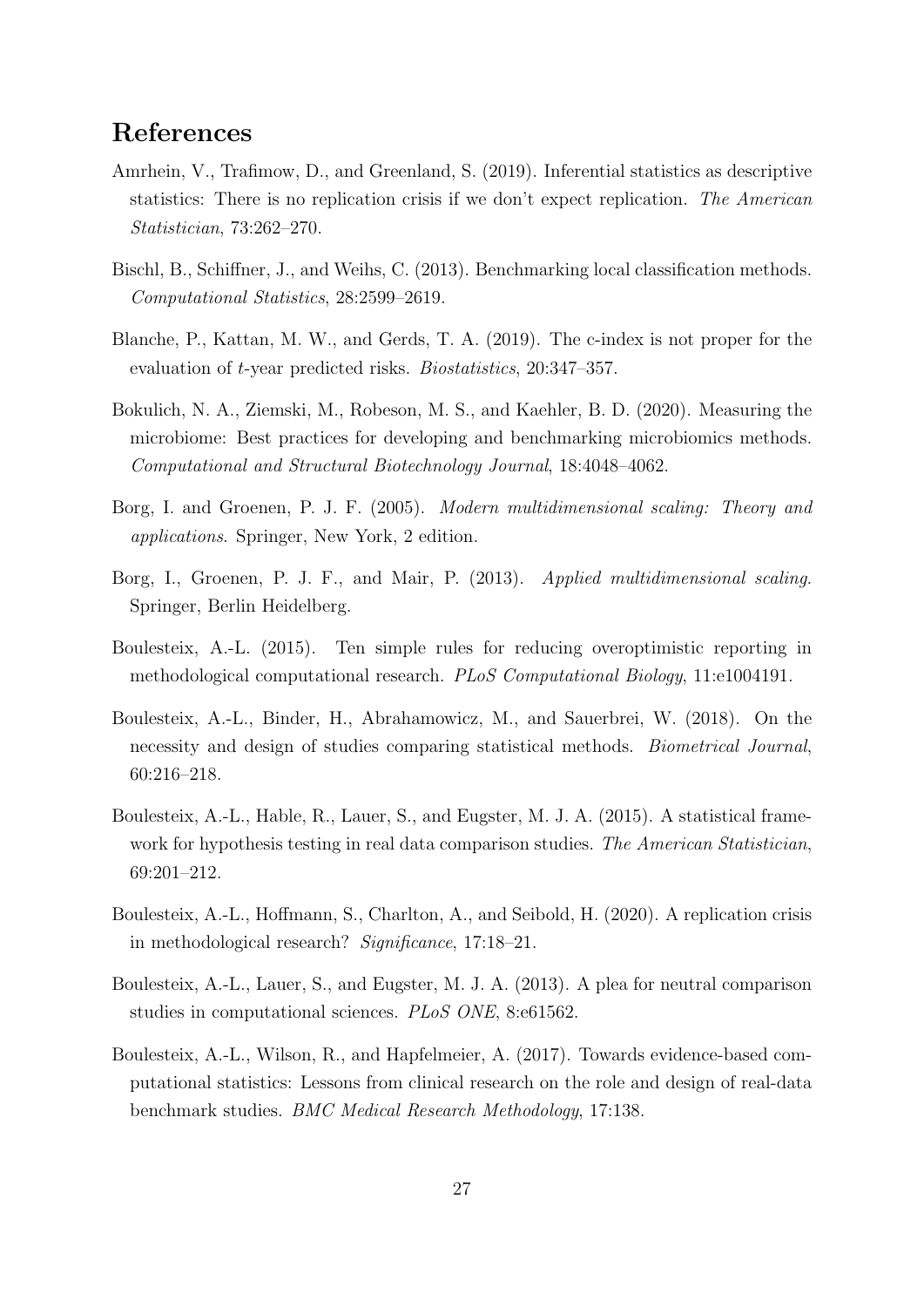- <span id="page-27-0"></span>Buchka, S., Hapfelmeier, A., Gardner, P. P., Wilson, R., and Boulesteix, A.-L. (2021). On the optimistic performance evaluation of newly introduced bioinformatic methods. Genome Biology, 22:152.
- <span id="page-27-9"></span>Busing, F. M. T. A., Groenen, P. J. K., and Heiser, W. J. (2005). Avoiding degeneracy in multidimensional unfolding by penalizing on the coefficient of variation. Psychometrika, 70:71–98.
- <span id="page-27-11"></span>Chambers, C. D. (2013). Registered reports: A new publishing initiative at Cortex. Cortex, 49:609–610.
- <span id="page-27-7"></span>Coombs, C. H. (1964). A theory of data. Wiley, New York.
- <span id="page-27-5"></span>De Cnudde, S., Martens, D., Evgeniou, T., and Provost, F. (2020). A benchmarking study of classification techniques for behavioral data. International Journal of Data Science and Analytics, 9:131–173.
- <span id="page-27-8"></span>de Leeuw, J. and Mair, P. (2009). Multidimensional scaling using majorization: SMACOF in R. Journal of Statistical Software, 31:1–30.
- <span id="page-27-1"></span>Demšar, J. (2006). Statistical comparisons of classifiers over multiple data sets. *Journal* of Machine Learning Research, 7:1–30.
- <span id="page-27-3"></span>Dietterich, T. G. (1998). Approximate statistical tests for comparing supervised classification learning algorithms. Neural Computation, 10:1895–1923.
- <span id="page-27-4"></span>Eisinga, R., Heskes, T., Pelzer, B., and Grotenhuis, M. (2017). Exact p-values for pairwise comparison of Friedman rank sums, with application to comparing classifiers. BMC Bioinformatics, 18:68.
- <span id="page-27-2"></span>Eugster, M. J. A., Hothorn, T., and Leisch, F. (2012). Domain-based benchmark experiments: Exploratory and inferential analysis. Austrian Journal of Statistics, 41:5–26.
- <span id="page-27-10"></span>Eugster, M. J. A., Leisch, F., and Strobl, C. (2014). (Psycho-)analysis of benchmark experiments: A formal framework for investigating the relationship between data sets and learning algorithms. Computational Statistics and Data Analysis, 71:986–1000.
- <span id="page-27-6"></span>Fernández-Delgado, M., Cernadas, E., Barro, S., and Amorim, D. (2014). Do we need hundreds of classifiers to solve real world classification problems? *Journal of Machine* Learning Research, 15:3133–3181.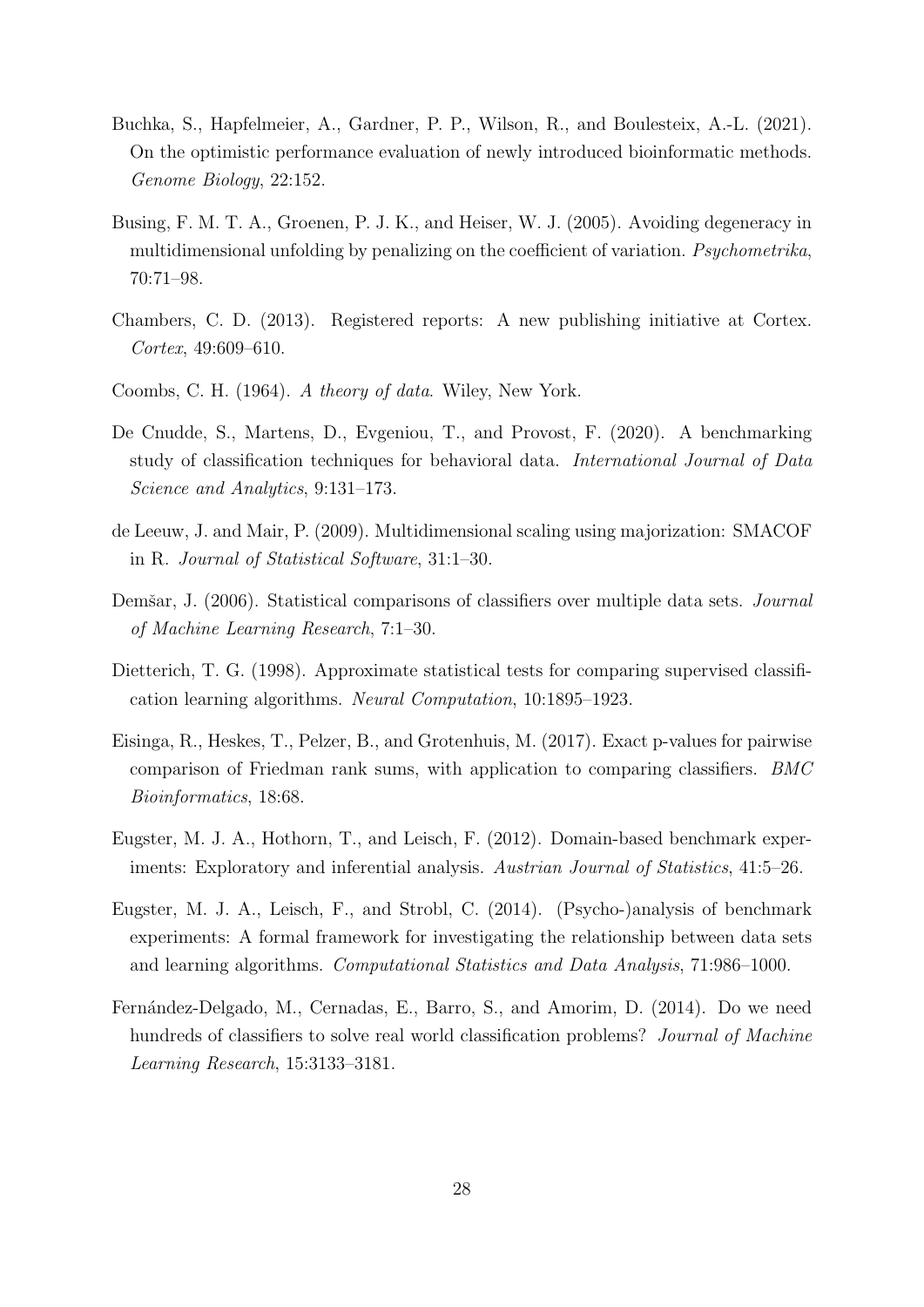- <span id="page-28-10"></span>Gardner, P. P., Watson, R. J., Morgan, X. C., Draper, J. L., Finn, R. D., Morales, S. E., and Stott, M. B. (2019). Identifying accurate metagenome and amplicon software via a meta-analysis of sequence to taxonomy benchmarking studies. PeerJ, 7:e6160.
- <span id="page-28-7"></span>Gatto, L., Hansen, K. D., Hoopmann, M. R., Hermjakob, H., Kohlbacher, O., and Beyer, A. (2016). Testing and validation of computational methods for mass spectrometry. Journal of Proteome Research, 15:809–814.
- <span id="page-28-8"></span>Graf, E., Schmoor, C., Sauerbrei, W., and Schumacher, M. (1999). Assessment and comparison of prognostic classification schemes for survival data. Statistics in Medicine, 18:2529–2545.
- <span id="page-28-4"></span>Head, M. L., Holman, L., Lanfear, R., Kahn, A. T., and Jennions, M. D. (2015). The extent and consequences of p-hacking in science. PLoS Biology, 13:e1002106.
- <span id="page-28-6"></span>Herrmann, M., Probst, P., Hornung, R., Jurinovic, V., and Boulesteix, A.-L. (2020). Large-scale benchmark study of survival prediction methods using multi-omics data. Briefings in Bioinformatics. 10.1093/bib/bbaa167.
- <span id="page-28-3"></span>Hoffmann, S., Schönbrodt, F., Elsas, R., Wilson, R., Strasser, U., and Boulesteix, A.-L. (2021). The multiplicity of analysis strategies jeopardizes replicability: Lessons learned across disciplines. Royal Society Open Science, 8:201925.
- <span id="page-28-9"></span>Hornik, K. and Meyer, D. (2007). Deriving consensus rankings from benchmarking experiments. In Decker, R. and Lenz, H.-J., editors, Advances in data analysis, pages 163–170, Berlin, Heidelberg. Springer.
- <span id="page-28-0"></span>Hothorn, T., Leisch, F., Zeileis, A., and Hornik, K. (2005). The design and analysis of benchmark experiments. Journal of Computational and Graphical Statistics, 14:675– 699.
- <span id="page-28-2"></span>Ioannidis, J. P. A. (2005). Why most published research findings are false. PLoS Medicine, 2:e124.
- <span id="page-28-1"></span>Ioannidis, J. P. A., Munafò, M. R., Fusar-Poli, P., Nosek, B. A., and David, S. P. (2014). Publication and other reporting biases in cognitive sciences: Detection, prevalence, and prevention. Trends in Cognitive Sciences, 18:235–241.
- <span id="page-28-5"></span>Jelizarow, M., Guillemot, V., Tenenhaus, A., Strimmer, K., and Boulesteix, A.-L. (2010). Over-optimism in bioinformatics: An illustration. Bioinformatics, 26:1990–1998.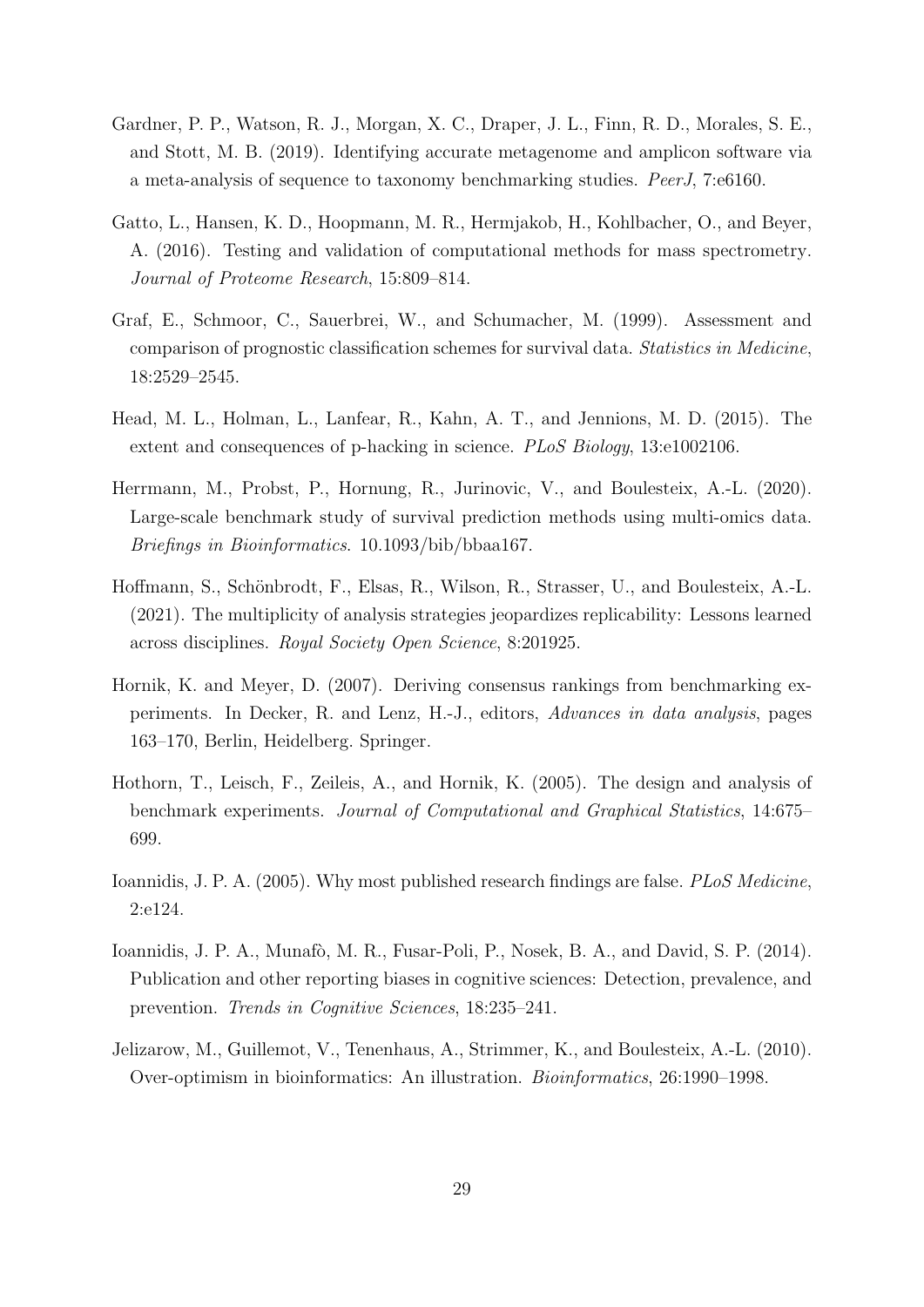- <span id="page-29-3"></span>John, L. K., Loewenstein, G., and Prelec, D. (2012). Measuring the prevalence of questionable research practices with incentives for truth telling. Psychological Science, 23:524–532.
- <span id="page-29-8"></span>Kibekbaev, A. and Duman, E. (2016). Benchmarking regression algorithms for income prediction modeling. Information Systems, 61:40–52.
- <span id="page-29-2"></span>Kreutz, C. (2019). Guidelines for benchmarking of optimization approaches for fitting mathematical models. Genome Biology, 20:281.
- <span id="page-29-11"></span>Kreutz, C., Can, N. S., Bruening, R. S., Meyberg, R., Mérai, Z., Fernandez-Pozo, N., and Rensing, S. A. (2020). A blind and independent benchmark study for detecting differentially methylated regions in plants. *Bioinformatics*, 36:3314–3321.
- <span id="page-29-4"></span>MacIà, N., Bernadó-Mansilla, E., Orriols-Puig, A., and Kam Ho, T. (2013). Learner excellence biased by data set selection: A case for data characterisation and artificial data sets. Pattern Recognition, 46:1054–1066.
- <span id="page-29-10"></span>Mair, P., Borg, I., and Rusch, T. (2016). Goodness-of-fit assessment in multidimensional scaling and unfolding. Multivariate Behavioral Research, 51:772–789.
- <span id="page-29-9"></span>Mair, P., Groenen, P. J. F., and de Leeuw, J. (Forthcoming). More on multidimensional scaling and unfolding in R: smacof version 2. Journal of Statistical Software.
- <span id="page-29-1"></span>Mangul, S., Martin, L. S., Hill, B. L., Lam, A. K. M., Distler, M. G., Zelikovsky, A., Eskin, E., and Flint, J. (2019). Systematic benchmarking of omics computational tools. Nature Communications, 10:1393.
- <span id="page-29-7"></span>Mersmann, O., Preuss, M., Trautmann, H., Bischl, B., and Weihs, C. (2015). Analyzing the BBOB results by means of benchmarking concepts. Evolutionary Computation, 23:161–185.
- <span id="page-29-6"></span>Morris, T. P., White, I. R., and Crowther, M. J. (2019). Using simulation studies to evaluate statistical methods. Statistics in Medicine, 38:2074–2102.
- <span id="page-29-0"></span>Norel, R., Rice, J. J., and Stolovitzky, G. (2011). The self-assessment trap: Can we all be better than average? Molecular Systems Biology, 7:537.
- <span id="page-29-5"></span>Novianti, P. W., Jong, V. L., Roes, K. C., and Eijkemans, M. J. (2015). Factors affecting the accuracy of a class prediction model in gene expression data. *BMC Bioinformatics*, 16:199.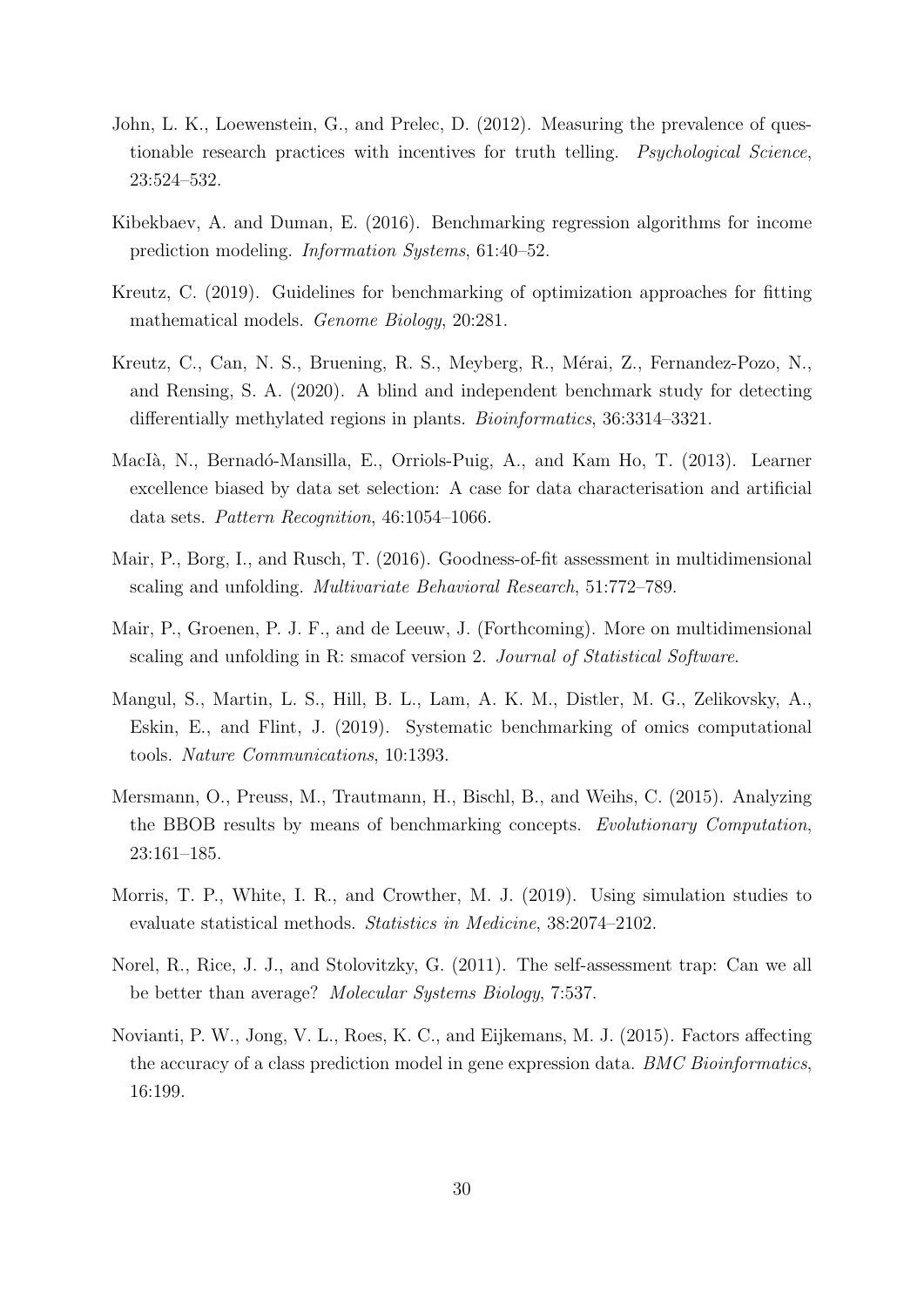- <span id="page-30-1"></span>Nuzzo, R. (2015). How scientists fool themselves — and how they can stop. Nature, 526:182–185.
- <span id="page-30-9"></span>Oreski, D., Oreski, S., and Klicek, B. (2017). Effects of dataset characteristics on the performance of feature selection techniques. Applied Soft Computing, 52:109–119.
- <span id="page-30-7"></span>Orzechowski, P., La Cava, W., and Moore, J. H. (2018). Where are we now? A large benchmark study of recent symbolic regression methods. In Proceedings of the Genetic and Evolutionary Computation Conference, GECCO '18, page 1183–1190, New York, NY, USA. Association for Computing Machinery.
- <span id="page-30-4"></span>Robinson, M. D. and Vitek, O. (2019). Benchmarking comes of age. Genome Biology, 20:205.
- <span id="page-30-2"></span>Simmons, J. P., Nelson, L. D., and Simonsohn, U. (2011). False-positive psychology: Undisclosed flexibility in data collection and analysis allows presenting anything as significant. Psychological Science, 22:1359–1366.
- <span id="page-30-5"></span>Uno, H., Cai, T., Pencina, M. J., D'Agostino, R. B., and Wei, L. J. (2011). On the C-statistics for evaluating overall adequacy of risk prediction procedures with censored survival data. Statistics in Medicine, 30:1105–1117.
- <span id="page-30-6"></span>Verenich, I., Dumas, M., La Rosa, M., Maggi, F. M., and Teinemaa, I. (2019). Survey and cross-benchmark comparison of remaining time prediction methods in business process monitoring. ACM Transactions on Intelligent Systems and Technology, 10:34.
- <span id="page-30-3"></span>Wagenmakers, E. J., Wetzels, R., Borsboom, D., van der Maas, H. L. J., and Kievit, R. A. (2012). An agenda for purely confirmatory research. Perspectives on Psychological Science, 7:632–638.
- <span id="page-30-0"></span>Weber, L. M., Saelens, W., Cannoodt, R., Soneson, C., Hapfelmeier, A., Gardner, P. P., Boulesteix, A.-L., Saeys, Y., and Robinson, M. D. (2019). Essential guidelines for computational method benchmarking. Genome Biology, 20:125.
- <span id="page-30-10"></span>Wolpert, D. H. (2002). The supervised learning no-free-lunch theorems. In Roy, R., Köppen, M., Ovaska, S., Furuhashi, T., and Hoffmann, F., editors, Soft computing and industry: Recent applications, pages 25–42. Springer, London.
- <span id="page-30-8"></span>Wu, Z., Zhu, M., Kang, Y., Leung, E. L.-h., Lei, T., Shen, C., Jiang, D., Wang, Z., Cao, D., and Hou, T. (2020). Do we need different machine learning algorithms for QSAR modeling? A comprehensive assessment of 16 machine learning algorithms on 14 QSAR data sets. Briefings in Bioinformatics. 10.1093/bib/bbaa321.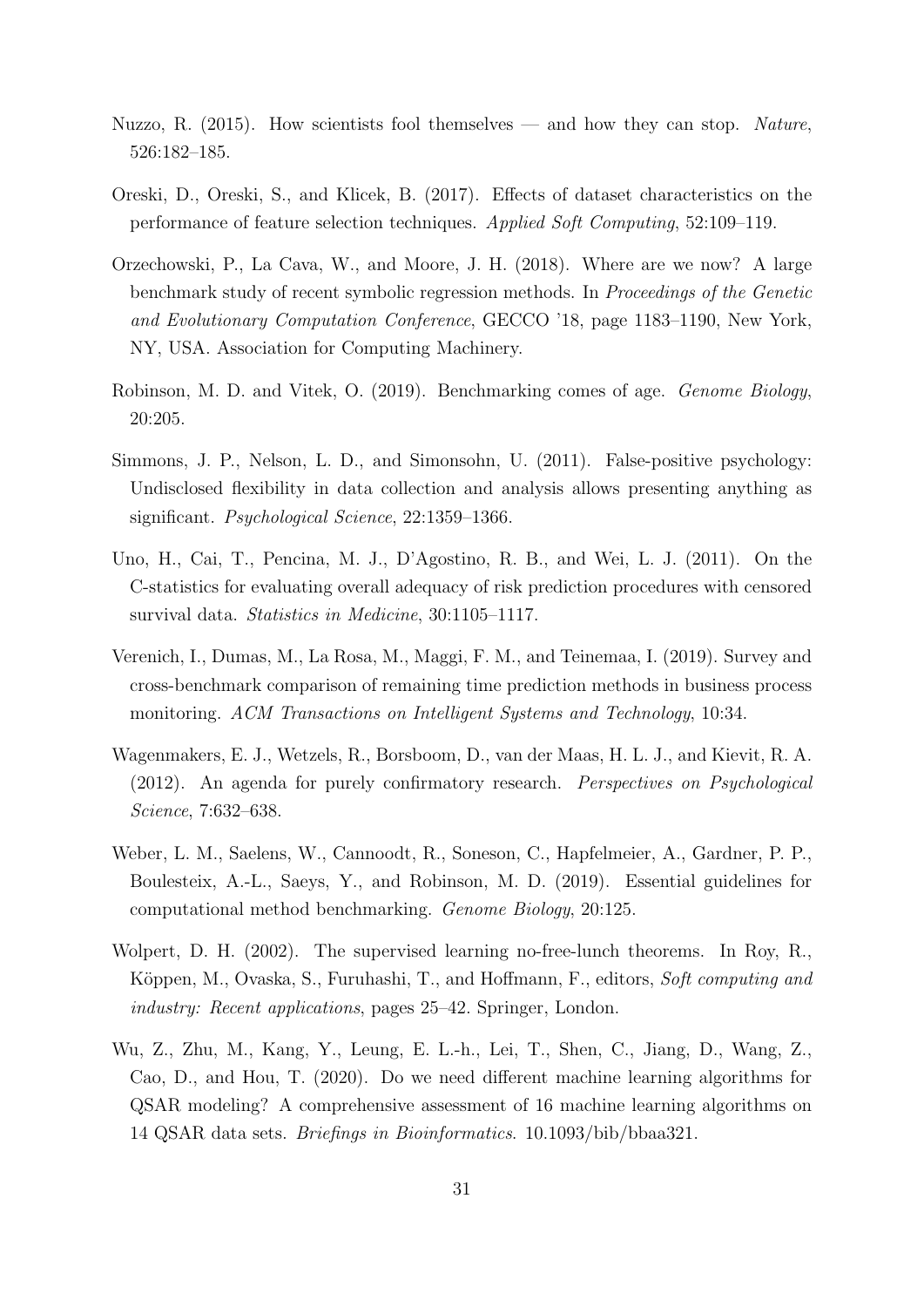- <span id="page-31-1"></span>Yousefi, M. R., Hua, J., Sima, C., and Dougherty, E. R. (2010). Reporting bias when using real data sets to analyze classification performance. Bioinformatics, 26:68–76.
- <span id="page-31-0"></span>Zimmermann, A. (2020). Method evaluation, parameterization, and result validation in unsupervised data mining: A critical survey. Wiley Interdisciplinary Reviews: Data Mining and Knowledge Discovery, 10:e1330.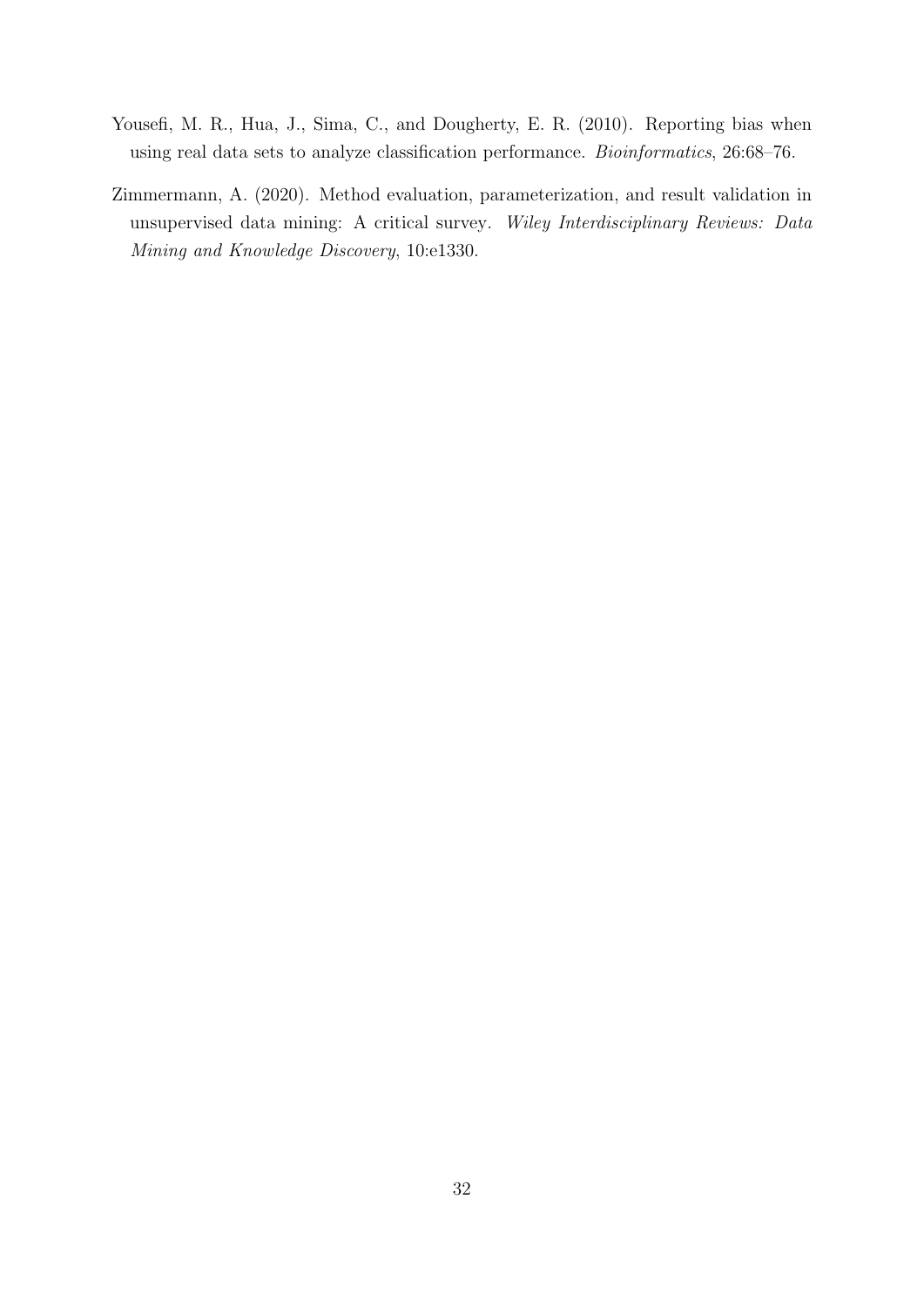# Supplementary material

# Weighted imputation method for missing cindex performance values

For the cindex, where 1 corresponds to the best possible value and 0.5 to random prediction, the imputed value for the considered combination of data set and method that corresponds to the proposed "weighted imputation method" is

$$
x_{impute} = 0.5 + \left(\frac{\sum_{i \in \mathcal{I}} x_i}{|\mathcal{I}|} - 0.5\right)_+ \cdot (1 - r),\tag{4}
$$

where  $\mathcal I$  is the set of indices of the non-failed iterations,  $x_i$  is the cindex value for iteration  $i \in \mathcal{I}$  and r is the proportion of missing values.



#### <span id="page-32-0"></span>Additional figures step-wise optimisation

Figure S1: Step-wise optimisation of method ranks by (1) imputation method (blue), (2) aggregation method (pink), (3) performance measure (green), and (4) data sets (yellow). The dotted line corresponds to the smallest and highest possible ranks when all 288 combinations are considered. Missing steps indicate that they did not lead to an improved rank. Default options correspond to [Herrmann et al.](#page-28-6) [\(2020\)](#page-28-6) except performance measure, which is set to cindex.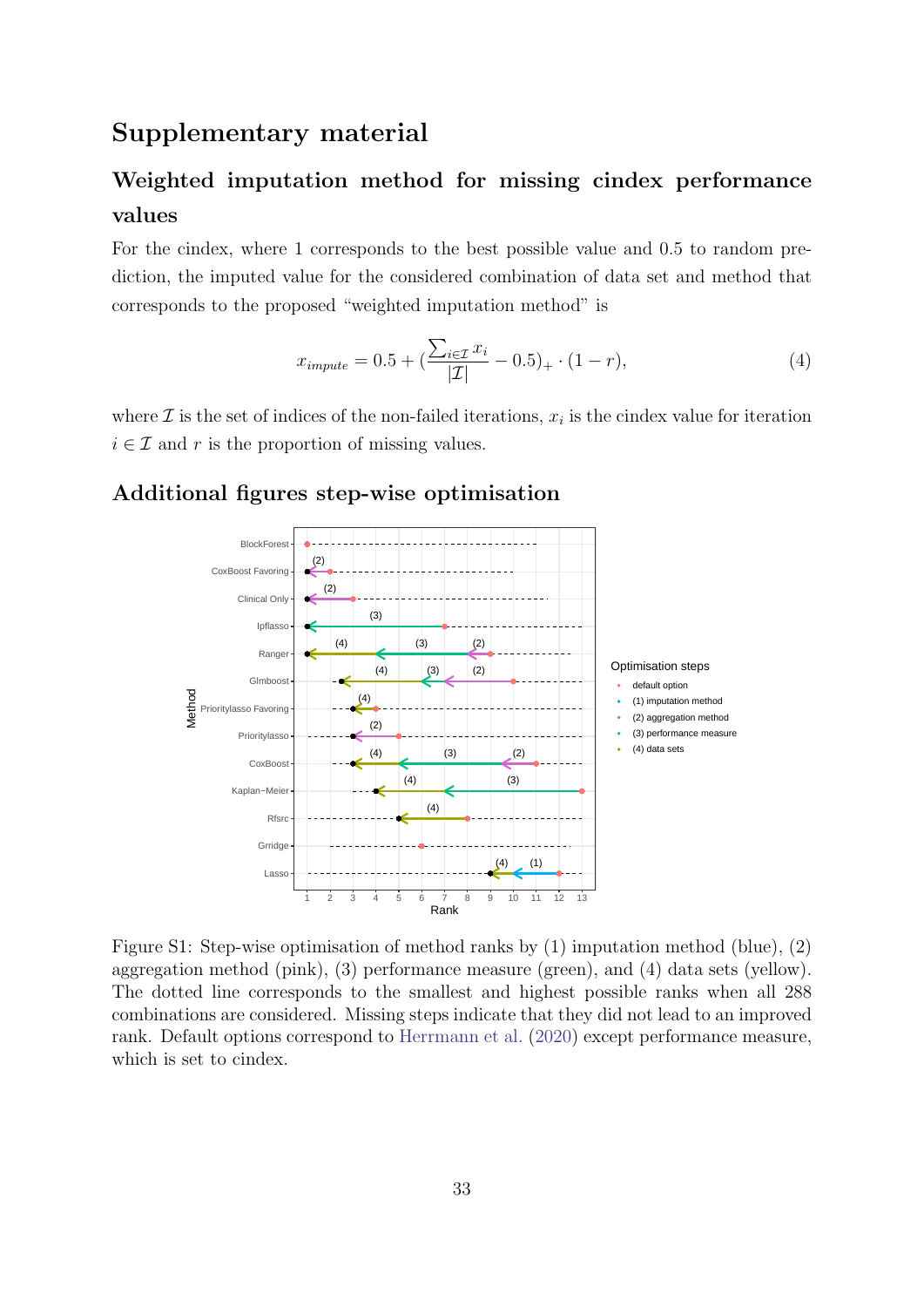<span id="page-33-0"></span>

Figure S2: Step-wise optimisation of method ranks by (1) data sets (yellow), (2) performance measure (green), (3) aggregation method (pink), and (4) imputation method (blue). The dotted line corresponds to the smallest and highest possible ranks when all 288 combinations are considered. Missing steps indicate that they did not lead to an improved rank. Default options correspond to [Herrmann et al.](#page-28-6) [\(2020\)](#page-28-6).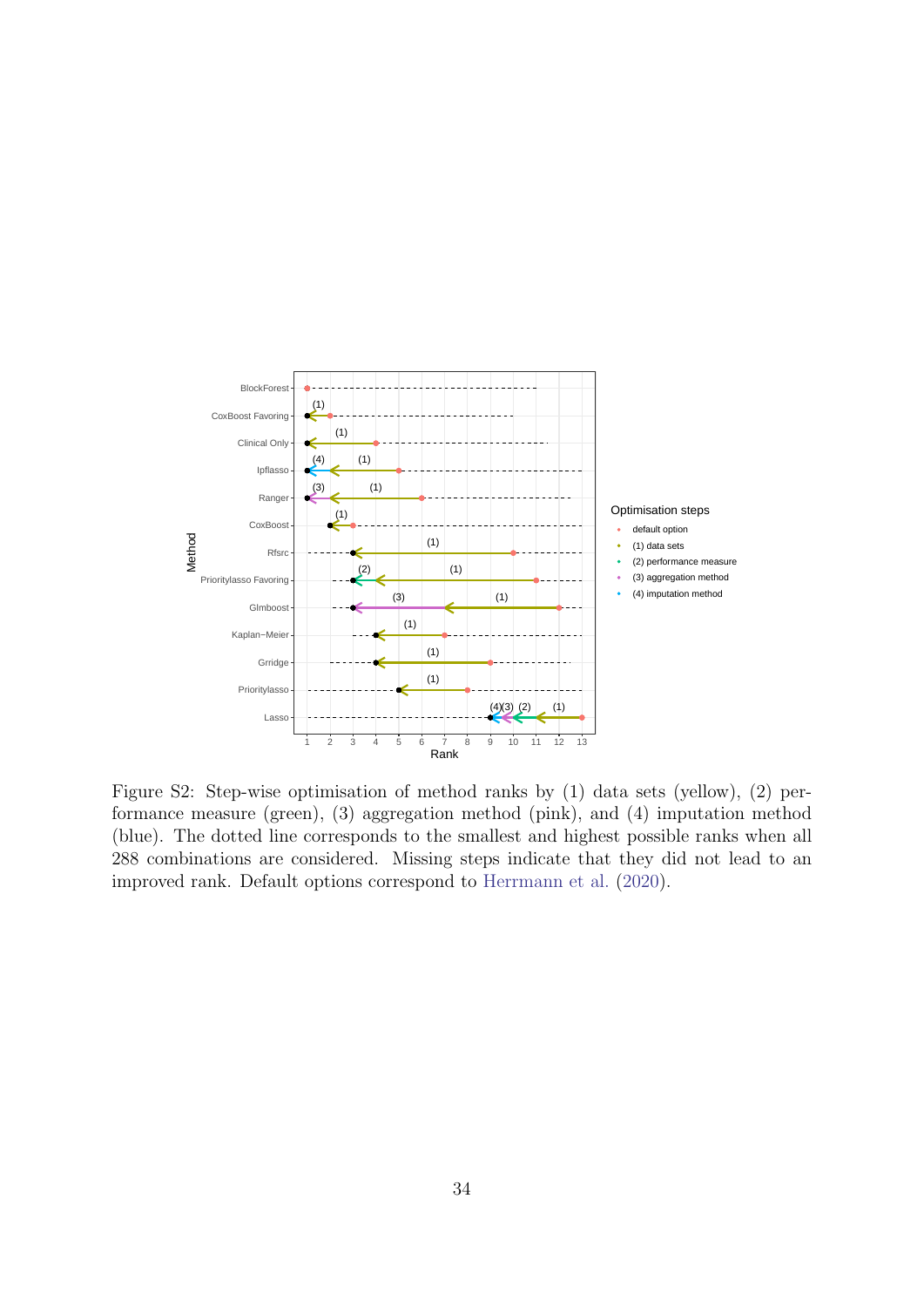## <span id="page-34-0"></span>Additional figures unfolding



Figure S3: Unfolding solution representing 774 rankings (circles) of 13 methods (triangles) generated by randomly sampling different groups of data sets while imputation method and aggregation method are fixed to their respective default option and performance measure is set to cindex.

## Goodness-of-fit unfolding solutions

The assessment of the goodness-of-fit is based on [Mair et al.](#page-29-10) [\(2016\)](#page-29-10). We assess the fit of three unfolding models presented in this paper:

- Model 1: Unfolding solution representing the rankings of 288 combinations of design and analysis options regarding 13 methods
- Model 2: Unfolding solution representing 774 rankings of 13 methods generated by randomly sampling different groups of data sets while performance measure, imputation method, and aggregation method are fixed to their respective default option
- Model 3: Unfolding solution representing 774 rankings of 13 methods generated by randomly sampling different groups of data sets while imputation method and aggregation method are fixed to their respective default option and performance measure is set to cindex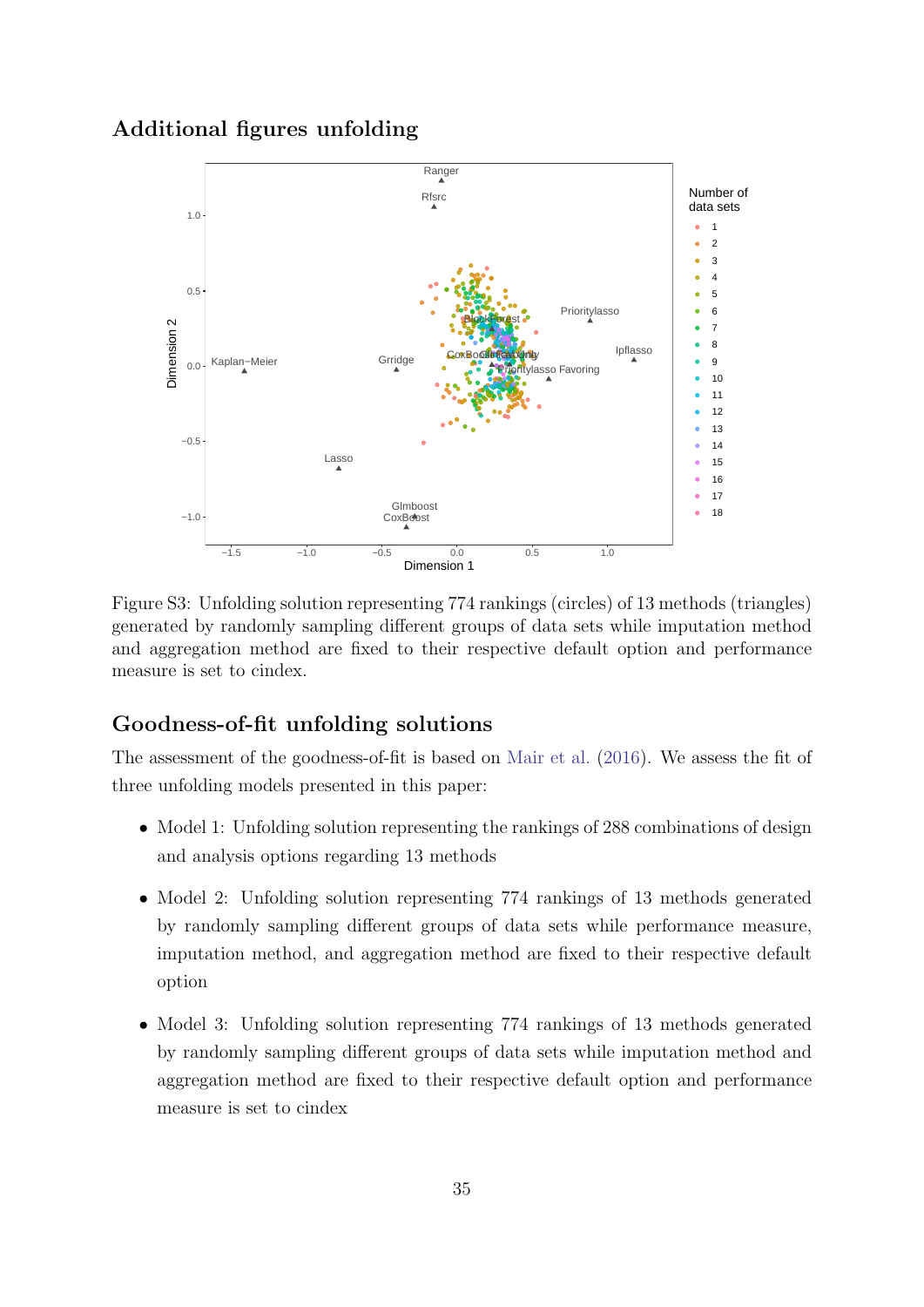Permutation test We test the null hypothesis that the unfolding solution is obtained from a random permutation of dissimilarities. Rejecting the null hypothesis provides some evidence that the unfolding solution captures a structural signal. For all three unfolding models, the resulting p-value is  $< 0.001$ .

**Scree plots** We generate scree plots with varying number of dimensions (i.e.  $dim =$  $1, \ldots, 12$ , since  $dim = 13$  results in a stress value of 0). Ideally, we would see an elbow at  $dim = 2$  (the dimension chosen for the unfolding models in this paper), which would indicate that additional dimensions represent only random components of the data [\(Borg](#page-26-9) [et al.,](#page-26-9) [2013\)](#page-26-9). Although no clear elbow is visible in Figure [S4-](#page-35-0)[S6,](#page-36-0) the scree plots indicate that the stress is already considerably low for  $dim = 2$ . Note that in Figure [S6,](#page-36-0) the iteration limit was reached when running the unfolding models for  $dim \geq 6$  and the stress is close to 0, which might indicate degenerate solutions.

<span id="page-35-0"></span>

Figure S4: Scree plot for unfolding model 1. The stress value for  $dim = 2$ , which was used in our application, is coloured in red.



Figure S5: Scree plot for unfolding model 2. The stress value for  $dim = 2$ , which was used in our application, is coloured in red.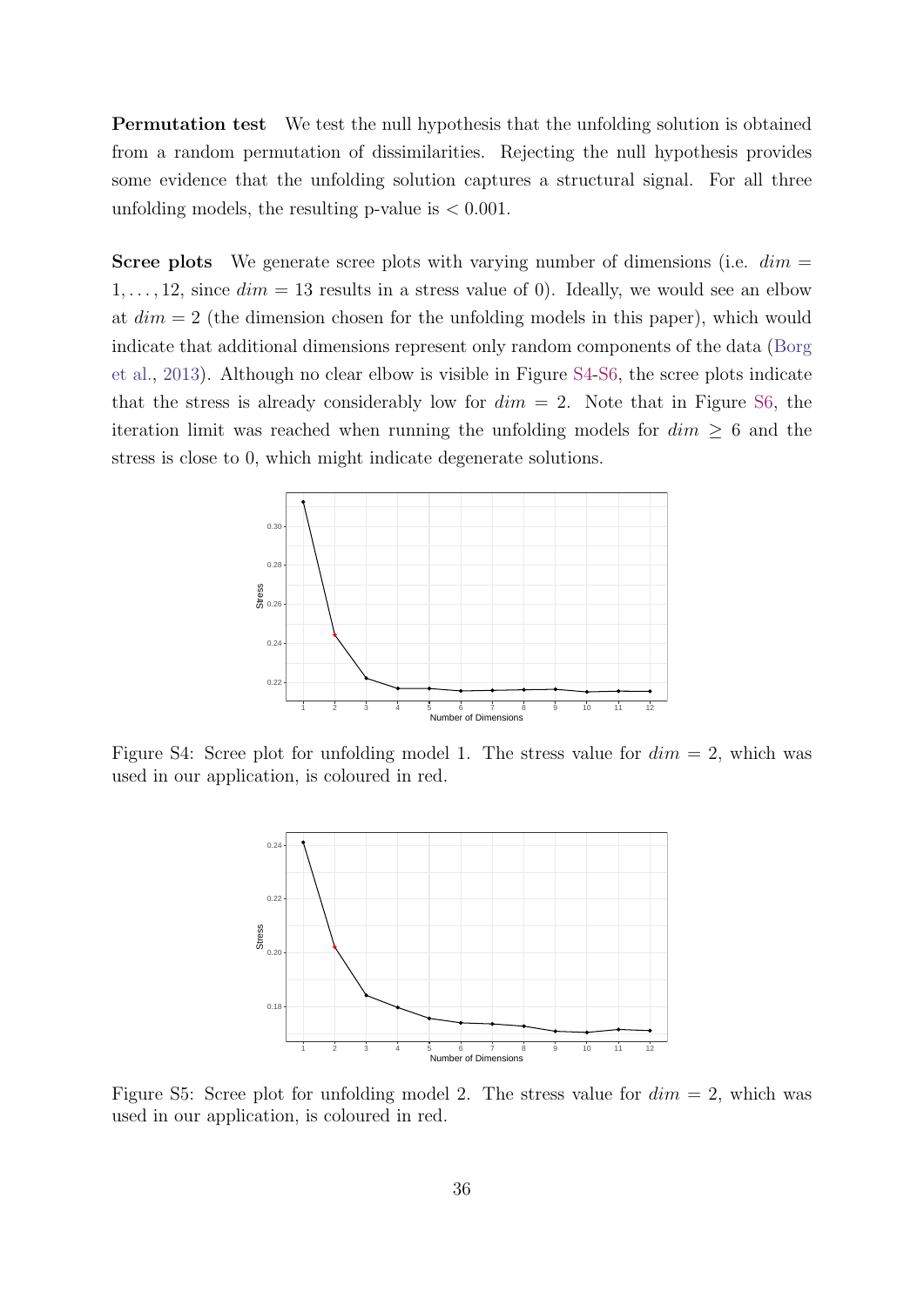<span id="page-36-0"></span>

Figure S6: Scree plot for unfolding model 3. The stress value for  $dim = 2$ , which was used in our application, is coloured in red.

Stress-per-point To check for influential points that should be subject to special consideration, we can look at the stress-per-point values (SPP). The SPP values are assessed separately for subjects (here: combinations of design and analysis options) and objects (here: methods). As can be seen from Figure [S7](#page-37-0)[-S9,](#page-38-0) there are no extreme outliers for any of the three unfolding models presented in this paper. On the method side, all stress proportions are smaller than 14%, and on the combination side, most stress proportions are smaller than 1%.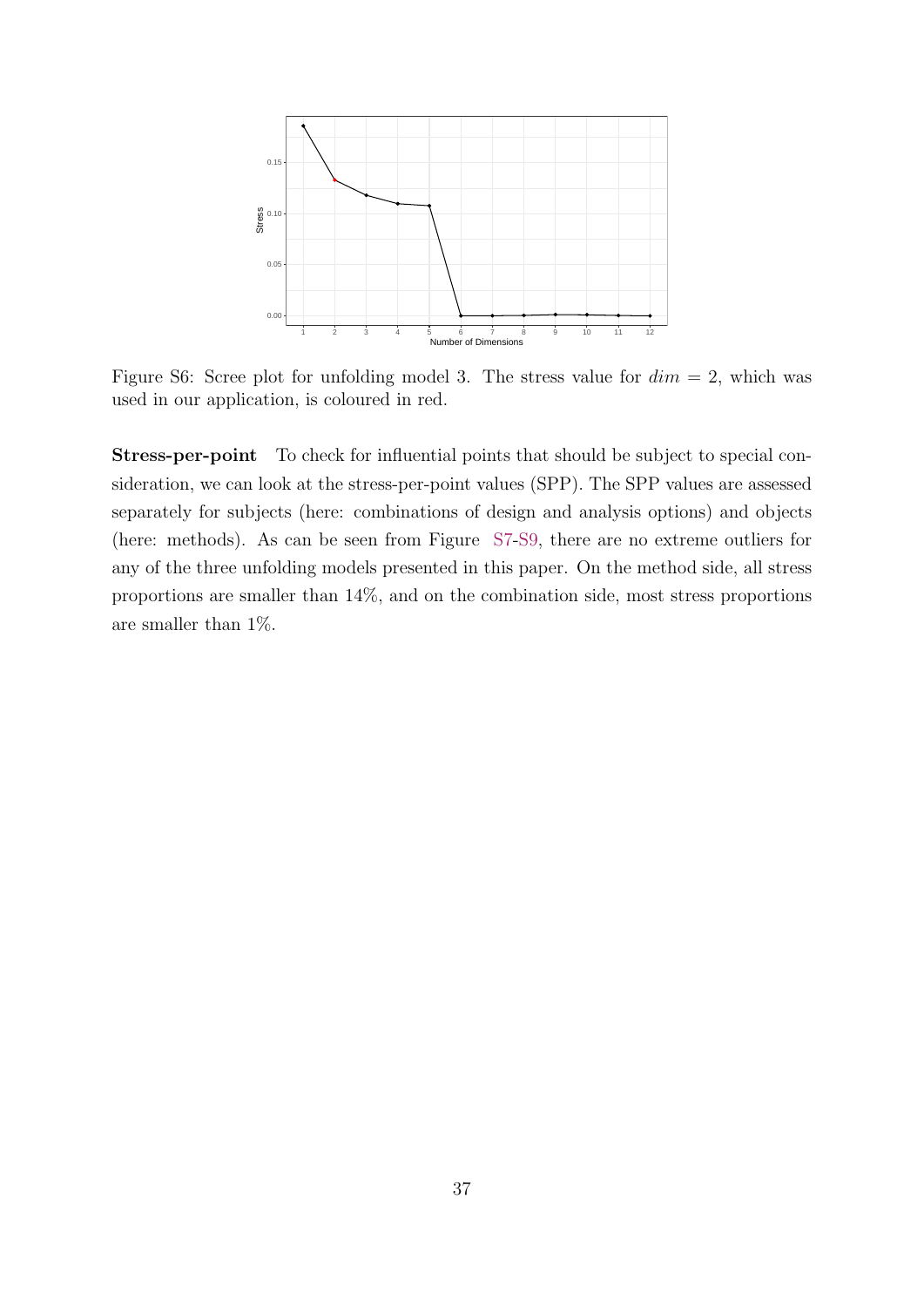<span id="page-37-0"></span>

Figure S7: Stress-per-point for methods (left) and combinations of design and analysis options (right) for unfolding model 1. The greater the stress proportion, the more the point contributes to the misfit of the unfolding solution. The dotted line represents the stress proportion if every method/combination contributed equally to the misfit.



Figure S8: Stress-per-point for methods (left) and combinations of design and analysis options (right) for unfolding model 2. The greater the stress proportion, the more the point contributes to the misfit of the unfolding solution. The dotted line represents the stress proportion if every method/combination contributed equally to the misfit.